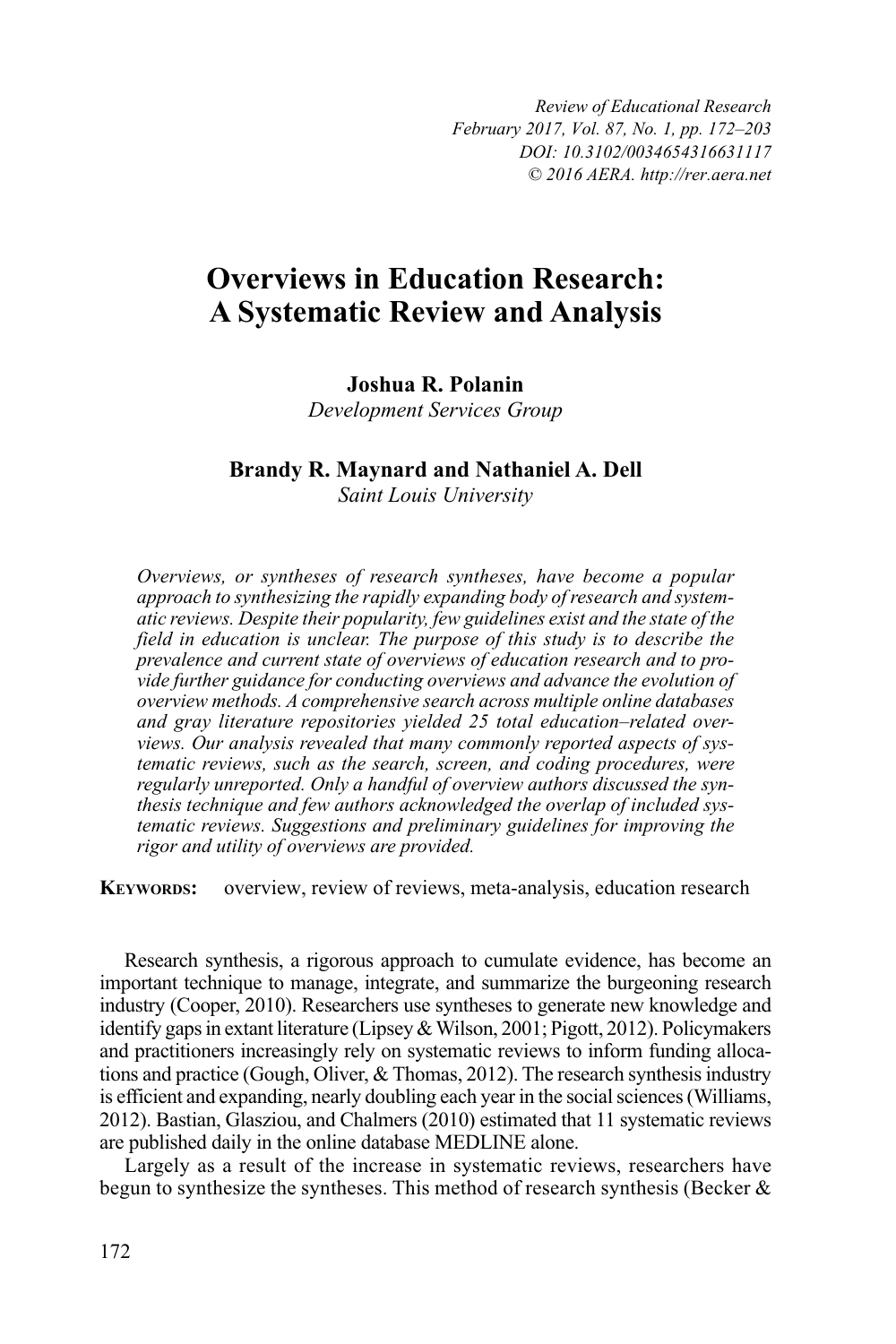Oxman, 2008), where the review is the unit being synthesized rather than the primary study, offers another means to precis the ever-increasing amount of research generated (Bastian, Glasziou, & Chalmers, 2010). These syntheses can produce answers to unique and important questions that other research methods cannot (Cooper & Koenka, 2012) and are often robust to sample or scale variations, resulting in utility and practicality for policymakers and practitioners above and beyond systematic reviews. This method has been referred to by different terms, including meta-meta-analysis (Hattie, 2009; Kazrin, Durac, & Agteros, 1979), meta-synthesis (Cobb, Lehmann, Newman-Gonchar, & Alwell, 2009), overview (Pieper, Antoine, Morfeld, Mathes, & Eikermann, 2014a), overview of reviews (Cooper & Koenka, 2012), review of reviews (Maag, 2006), second-order meta-analysis (Tamim, Bernard, Borokhovski, Abrami, & Schmid, 2011), tertiary review (Torgerson, 2007), and umbrella review (Thomson, Russell, Becker, Klassen, & Hartling, 2010).

We adopt the terminology used by the Cochrane Collaboration and refer to a synthesis of reviews as an overview (Becker & Oxman, 2008). Overviews are becoming increasingly common in health sciences (Pieper, Buechter, Jerinic, & Eikermann, 2012; Thomson et al., 2010), and overviews' results are extending into other areas including the social and education sciences (Cooper & Koenka, 2012). As such, overviews have the potential to shape education policy and provide guidance to researchers and practitioners alike.

Examples of influential overviews are easily identified in the literature. For example, Higgins, Xiao, and Katsipataki (2012) synthesized 45 systematic reviews on the effects of digital technology on children's learning. The authors provided a comprehensive summary of the findings as well as clear and direct recommendations to practitioners based on the totality of the studies. The overview provided clarity to the discrepant systematic review results, making them easier to interpret and implement in practice. Consequently, Higgins et al.'s overview has already been cited 15 times since it was published. Torgerson's (2007) overview, cited 27 times since publication, combined 14 systematic reviews on the effects of literacy training. The reviews were grouped into content areas where specific conclusions could be drawn about each of the varying programs or intervention styles. The authors suggested that, based on the overview findings, specific literacy training may be more appropriate for differing groups of students or intervention styles, a finding that would not be possible with a traditional or systematic review that focuses on one or small set of studies. Finally, the largest education research overview conducted to date (Hattie, 2009) synthesized over 800 reviews related to academic achievement and has been cited 113 times since 2009. The overview synthesized well over 10,000 primary studies, and therefore, its conclusions may be more robust to sample and intervention variation. Moreover, the overview is able to provide comparisons across the reviews and thus make suggestions and inferences not possible using individual reviews.

Although overviews are becoming prevalent and may offer advantages over traditional research syntheses, overviews are a relatively nascent and undeveloped synthesis method that pose unique methodological challenges (Cooper & Koenka, 2012; Thomson et al., 2010) and may be problematic (Hartling, Chisholm, Thomson, & Dryden, 2012; Pieper et al., 2012). It is unclear to what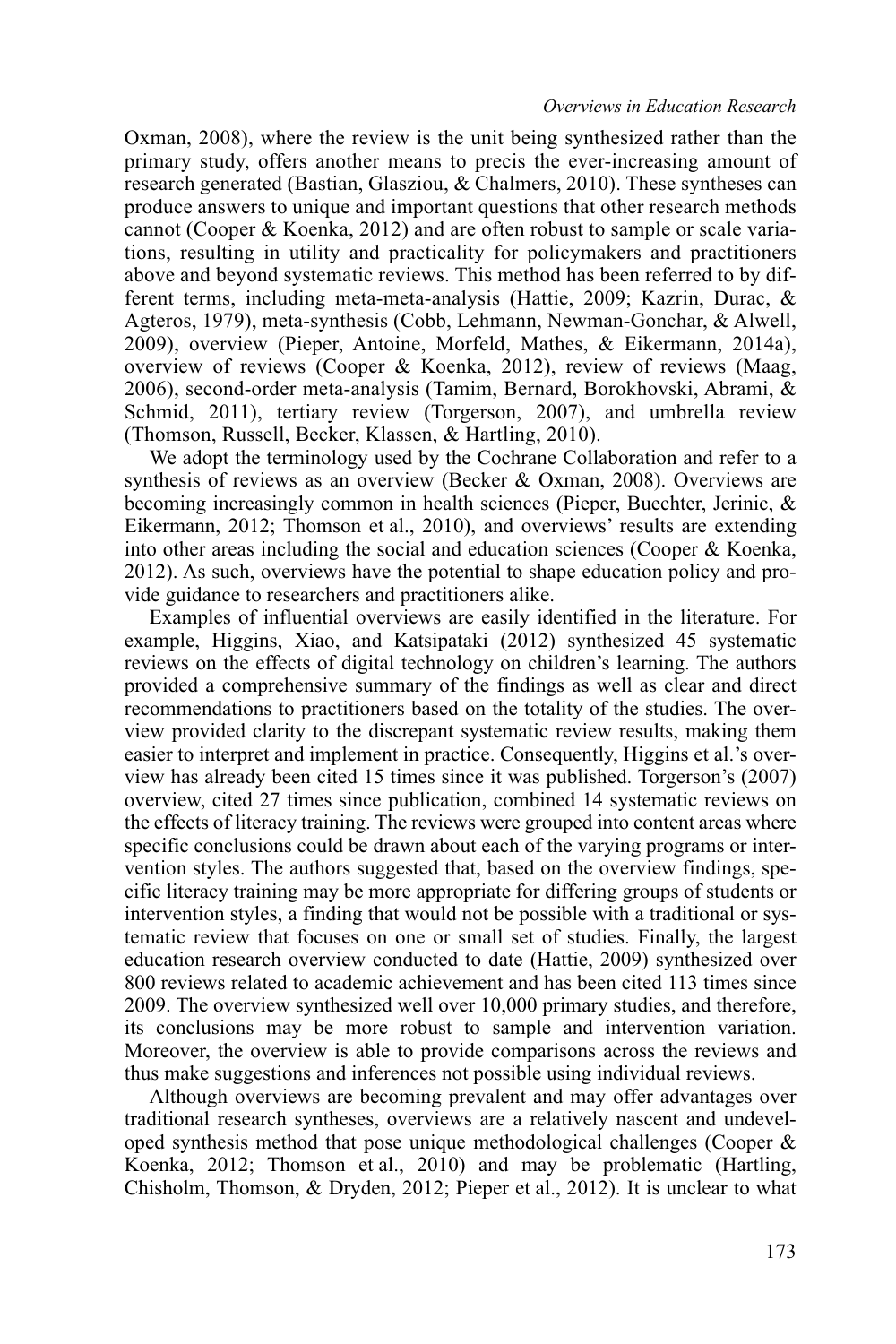extent overviews are being conducted in education research, the methods used to conduct education overviews and synthesize results, or how valid this research method is. The purpose of this study, therefore, is to examine the prevalence of education overviews, assess the current state of overviews in education, outline the unique challenges and contributions overviews may provide above and beyond systematic reviews, and provide preliminary guidelines to education researchers based on the review's results.

# *Unique Contributions From Overviews*

Overviews can make unique contributions to the knowledge base above and beyond systematic reviews and be advantageous to policymakers, practitioners, and researchers alike. Overviews can provide a broader summary of evidence for use by stakeholders and researchers (Cooper & Koenka, 2012) and can be used to examine trends and changes in research over time. Overviews allow for the research problem to be defined in a broader way, capture a variety of interventions being used to treat similar conditions, or be used to identify variation in the types of outcomes, problems, populations, or contexts of the same intervention (Becker & Oxman, 2008; Cooper & Koenka, 2012).

Another advantage of the overview is the ability to compare and contrast results across multiple systematic reviews. The rapid growth of the systematic review industry means that reviews on the same topic will occur, and those reviews may result in varying conclusions. It might be difficult to discern concordance or discordance among reviews without the context of an overview. One illustrative example is from the literature on school bullying prevention programs. Merrell, Gueldner, Ross, and Isava (2008) synthesized 15 studies across 15 different outcomes. The results for the reduction in bullying perpetration indicated only a small, nonsignificant intervention effect,  $k = 8$ ,  $d = .04$ . On the other hand, Ttofi and Farrington (2011) synthesized 89 studies of 53 evaluations divided into only two main constructs, bullying perpetration and bullying victimization. The average results for the reduction in bullying perpetration indicated a larger and statistically significant treatment effect,  $k = 41$ ,  $d = .17$ . By synthesizing these two reviews, overview authors have the opportunity to compare and contrast the variation between these discordant reviews based on differences in research questions, populations, methods, or other characteristics (Pieper et al., 2012). As such, identifying and examining discrepancies and agreements across reviews provide valuable evidence that could be used by stakeholders and researchers to advance scientific knowledge and practice.

A third advantage offered by overviews is the ability to conduct a network meta-analysis (Ioannidis, 2009). A network meta-analysis is applicable when multiple interventions and control groups are compared. This analysis allows the researcher to understand differences across interventions or comparisons, even when direct comparisons were not made within the reviews. A relevant yet hypothetical example derives from literature on the impact of various interventions to increase math test scores. One systematic review collects studies that tests curriculum changes, another synthesizes the effects of teacher professional development, and a third review includes studies that examine the effectiveness of curriculum changes compared with teacher professional development and both of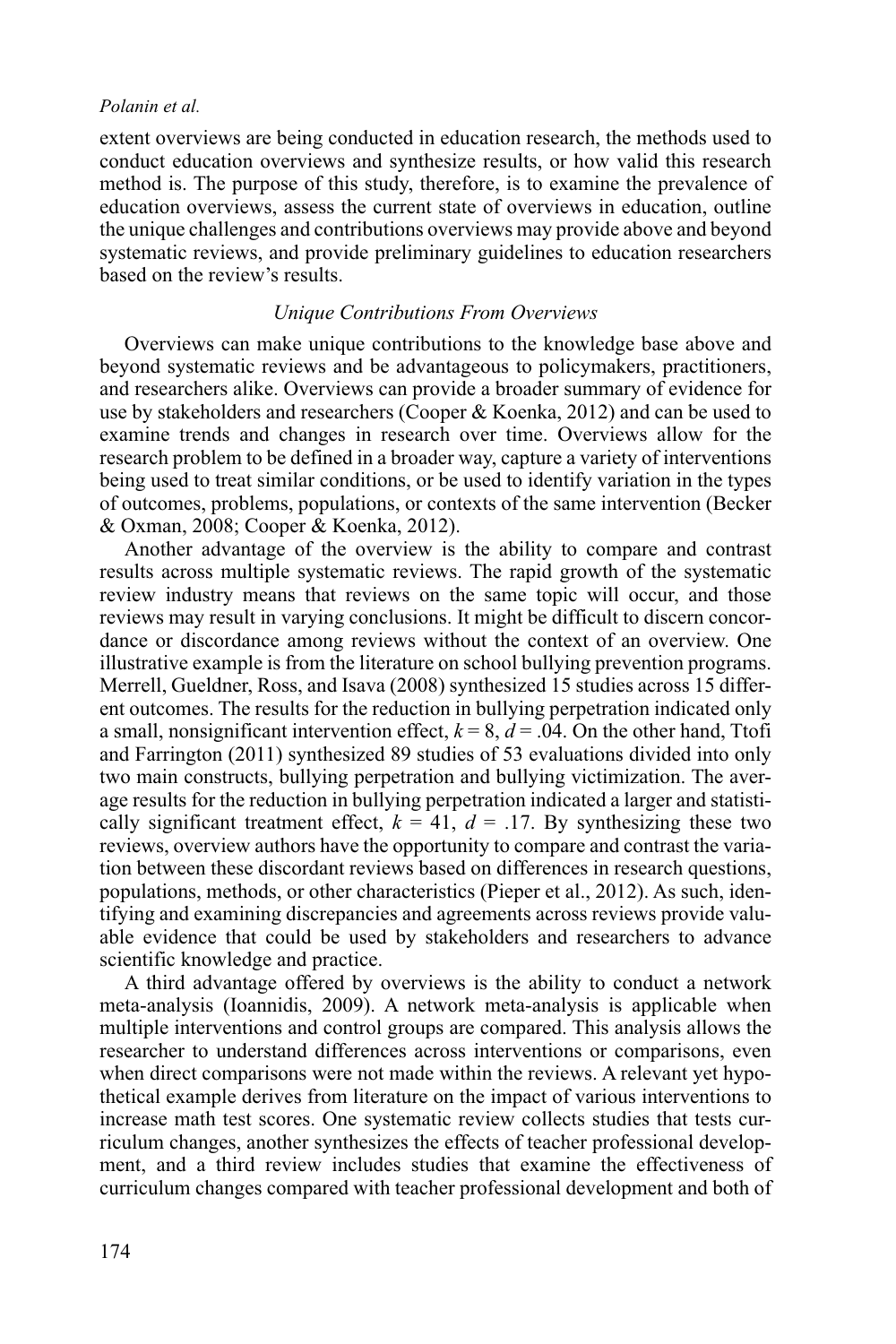those types to a control group. Using a network meta-analysis, one is able to compare *across* each of the various combinations of interventions in addition to the simple comparison of intervention versus control. Cooper and Koenka (2012) described one such scenario in the context of medical research. To date, however, researchers have not attempted an analysis of this kind in education, but it is likely a logical next step.

A final advantage to conducting an overview is that it elucidates when systematic reviews need an update. The Campbell Collaboration (2014), the leading producer of systematic reviews in the social sciences, suggests that reviews be updated at least every 3 to 4 years. The Cochrane Collaboration, the leading producer of systematic reviews in the medical sciences, suggests an update may be necessary even sooner (Higgins & Green, 2008). An overview that synthesizes the corpus of systematic reviews will recognize if an update to a specific field is required. Pieper, Antoine, Neugebauer, and Eikermann (2014c) provided a helpful framework to assess whether a particular systematic review is up to date, which could be used across reviews.

Taken together, overviews can be useful and enlightening to inform policy, practice, and research. The use of overviews, however, relies on their validity, applicability, and methodological rigor. As such, the community must maintain high standards for such overviews, similar to the way that methodologists have argued for higher standards in systematic reviews (Moher, Liberati, Tetzlaff, & Altman, 2009).

# *Conducting an Overview*

The conduct and organization of an overview, in many ways, is very similar to a systematic review. Cooper and Koenka (2012) suggested that an overview mirrors the steps of a systematic review, following the suggestions of Cooper (2010) or Lipsey and Wilson (2001). As illustrated in Table 1, the parallels between the two methods are striking, and overview researchers, in the face of few guidelines, would do well to simply follow the methodological suggestions of systematic reviewers. The need to formulate a well-conceived research question, search the literature for relevant studies, extract data from studies, evaluate the studies, analyze and integrate the outcomes, and interpret and present the evidence are the basis of rigorous synthesis methods (Cooper, 2010). Although the major steps of conducting an overview are analogous to conducting a systematic review, important differences remain within these steps that are critical to consider.

One of the most significant differences between conducting a systematic review compared with an overview is the need for overview authors to consider multiple study levels—the overview level, the review level, and the primary study level—throughout the process and take steps to minimize bias and error at all levels. Overview authors may introduce bias and error through their methodological procedures and by including reviews that contain bias and errors. Authors introduce bias through their own methods and through the inclusion of possibly biased primary studies. Indeed, overview authors compound bias and error when the methods used at the overview, review, and primary study levels are not evaluated. Overview authors therefore must consider not only how they conduct the overview but also how the review authors conducted their review.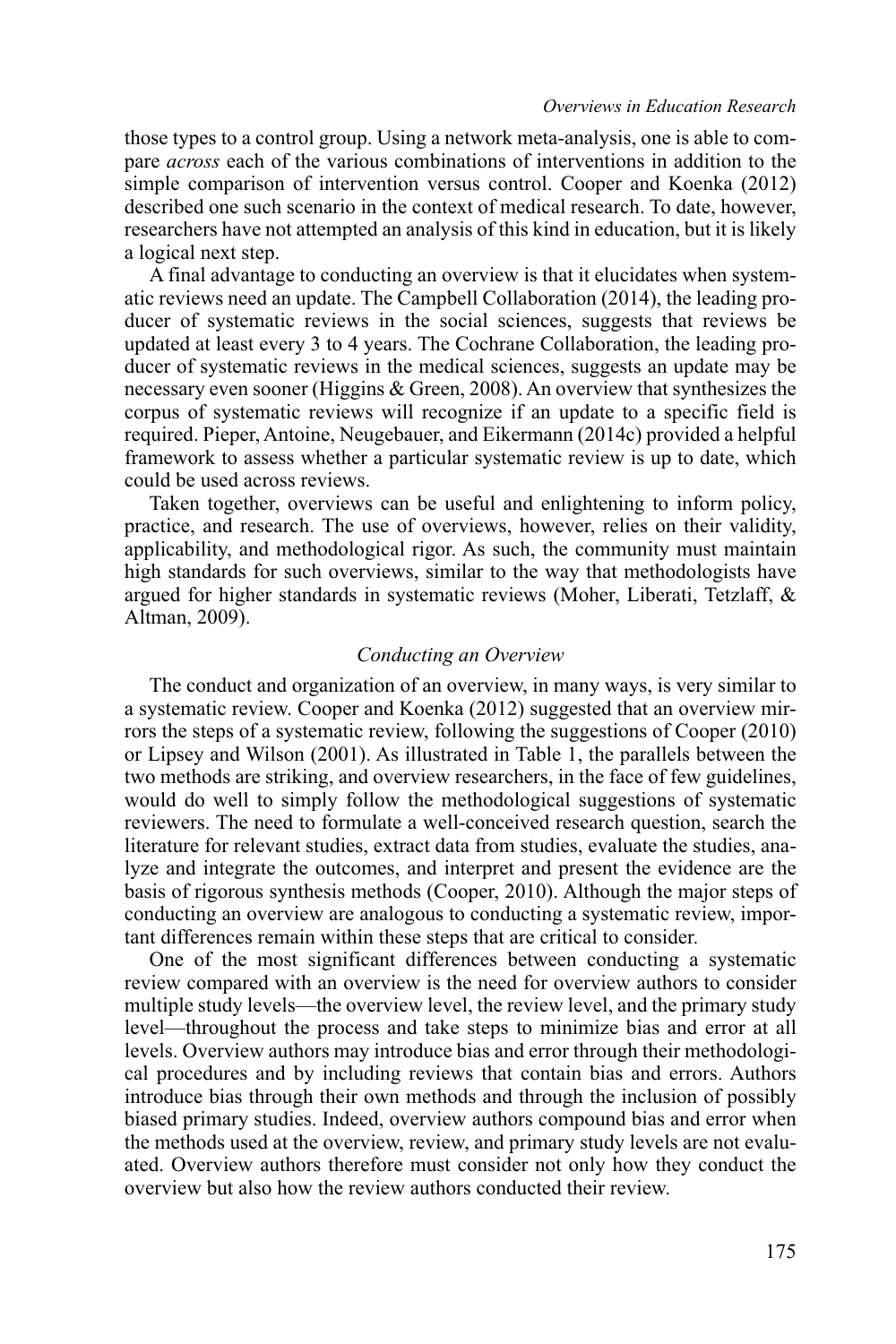|                                            | comparison of steps for commenting a systematic review and over new                                                                                       |                                                                                                                                                                                     |
|--------------------------------------------|-----------------------------------------------------------------------------------------------------------------------------------------------------------|-------------------------------------------------------------------------------------------------------------------------------------------------------------------------------------|
| Steps                                      | Systematic review                                                                                                                                         | Overviews                                                                                                                                                                           |
| Objectives and primary<br>unit of analysis | To synthesize the findings from primary studies                                                                                                           | To synthesize the results from research syntheses and primary<br>studies                                                                                                            |
| Eligibility criteria                       | Primary studies must meet certain criteria                                                                                                                | Both primary studies and research syntheses must meet<br>certain criteria                                                                                                           |
| Search                                     | Online databases, reference harvest, author<br>contact, targeted websites, search engine                                                                  | Same as systematic reviews, but includes the harvesting of<br>references from all included reviews                                                                                  |
| Screening                                  | Abstract and full-text screening should be reported,<br>preferably conducted by more than one person                                                      | Same as systematic review                                                                                                                                                           |
| Data extraction                            | (if applicable), outcome, study design, effect size<br>setting, intervention (if applicable), comparison<br>Information on the primary study: population, | primary studies. In addition to data collected for systematic<br>review: search criteria (review), screening criteria, data<br>Information on the overview and included reviews and |
|                                            | preferably done by more than one person<br>Extraction procedures should be reported.                                                                      | extraction procedures, outcomes, results, moderator or<br>reported and preferably done by more than one person<br>sensitivity analyses, extraction procedures should be             |
| Quality of studies                         | Study quality assessed for each primary study                                                                                                             | quality appraisals for the primary studies in the reviews<br>Study quality assessed for each systematic review; report                                                              |
| Summary of findings<br>$t$ able            | Include all relevant information extracted from<br>primary studies                                                                                        | Include all relevant information extracted, including summary<br>of primary studies and systematic review procedures                                                                |
| Synthesis: Descriptive                     | Group studies into relevant categories and report<br>results                                                                                              | Group studies into relevant categories and report results;<br>describe discordance between reviews                                                                                  |
| Synthesis: Quantitative                    | Use inverse-variance following set guidelines<br>(Cooper, Hedges, & Valentine, 2009)                                                                      | Consider using Schmidt and Oh (2013); the procedures<br>should be reported                                                                                                          |
| Subgroup analyses                          | following set guidelines (Cooper et al., 2009)<br>Use moderator or meta-regression analyses                                                               | No prescribed guidelines; consider using moderator or meta-<br>regression techniques                                                                                                |
| Publication bias                           | Reported on population of studies                                                                                                                         | Report results from the individual reviews and consider<br>analyzing the overviews                                                                                                  |

and overview 176 **Table 1** *Comparison of steps for conducting a systematic review and overview* roviou a metamatic  $\begin{array}{ll}\n\textbf{TABLE 1} \\
\textbf{Comvarizon of steps for conducting}\n\end{array}$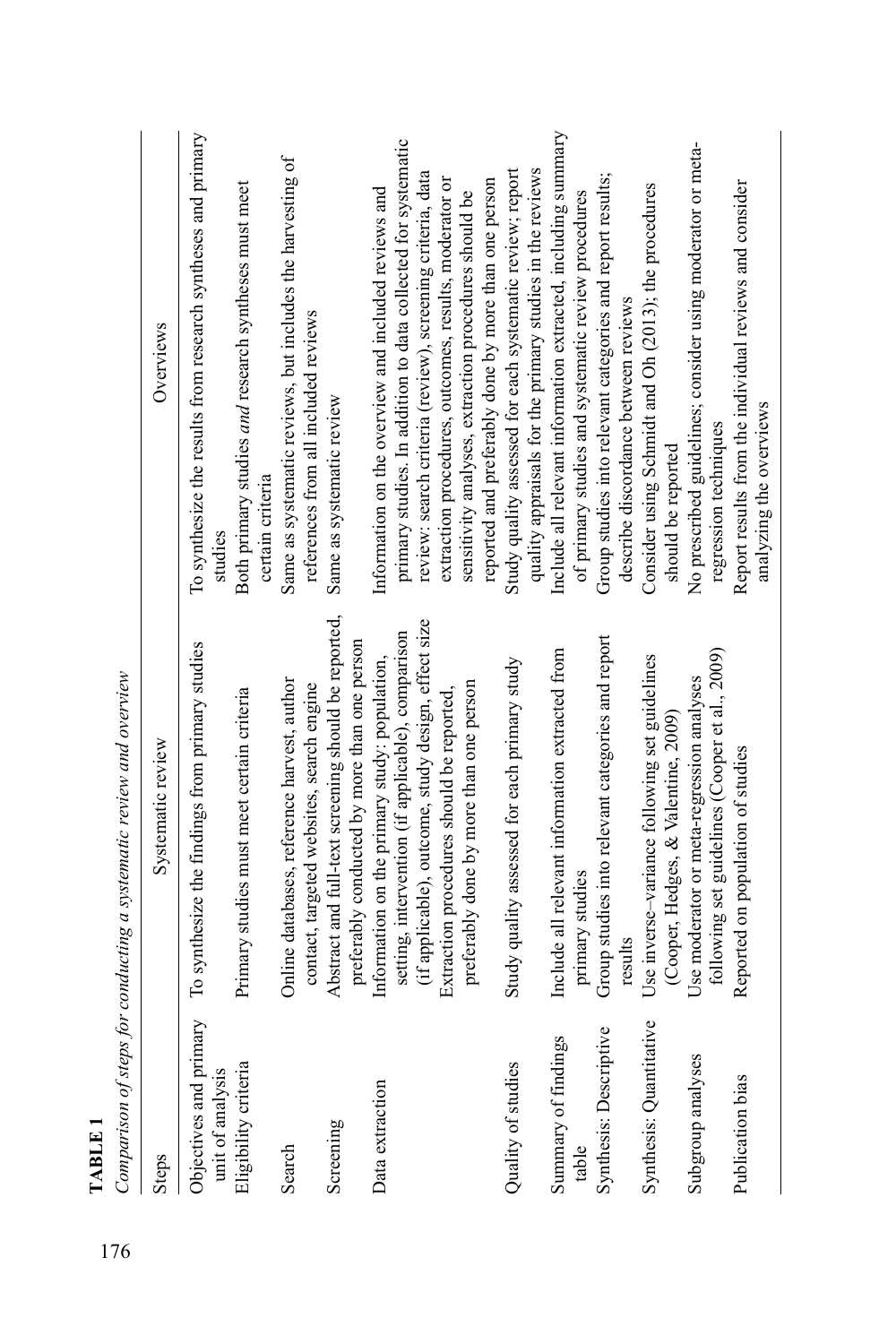The importance of taking both the overview and the review level into account during the overview process is first apparent when determining eligibility criteria. Overview authors must explicate eligibility criteria related to their primary unit of analysis—the review—in addition to the eligibility criteria they define for the primary studies included in the reviews. The eligibility criteria, for example, may specify that the overview will include only systematic reviews (i.e., descriptive reviews are excluded) that examined effects of an intervention using randomized controlled trials only. In this case, overview authors must attend to both the design of the reviews (systematic reviews only) as well as the study designs included within the reviews (randomized controlled trials only). In this example, any systematic review that includes primary studies other than randomized-controlled trials would therefore be ineligible for inclusion.

Overview data extraction takes a similar form to coding primary studies for a systematic review, but the information extracted is often quite different. The difference again lies in the multiple levels embedded within the overview process. For an overview, the author extracts data related to the primary unit of analysis the included reviews. Overview authors must also consider what data they will extract related to the primary studies included in the reviews, and they can choose to include or ignore reporting on primary studies. Ignoring the primary studies, however, likely results in an incomplete portrayal of systematic review findings and thus the credibility of the overview would be questionable. An illustrative example is study design. A systematic review that includes many types of controlled and uncontrolled studies differs from a systematic review that only includes randomized controlled trials. The average effect sizes may be similar across the two reviews, but the internal validity of each primary study differs greatly. Therefore, it is important that overview authors code and report pertinent information about the systematic review as well as information the systematic review reports about the primary studies.

Study quality is another component of the overview process that must be considered at the review and primary study levels. For systematic reviewers, it is critical to assess study quality and risk of bias of included studies because problems with the design and execution of primary studies have implications for the inferences gleaned from the review (Valentine & Cooper, 2008). Overview authors must also consider the quality of the included reviews as well as the quality of the primary studies constituting the reviews. High-quality systematic reviews may include many or mostly low-quality primary studies. The validity of the conclusions drawn across included systematic reviews relies on the quality of the overview, reviews, and primary studies.

The final component of the overview process to consider is in the synthesis of the results. Similar to a systematic review author, the overview author can elect to describe each study individually, conduct a descriptive synthesis, or quantitatively synthesize the results of the reviews using meta-analytic techniques. The criticisms of descriptive and vote counting methods of synthesizing outcomes (see Cooper, 2010) apply equally to overviews. In terms of a quantitative synthesis of results, overview authors are faced with more complexity than review authors. Overview authors may choose to extract and synthesize primary study level effect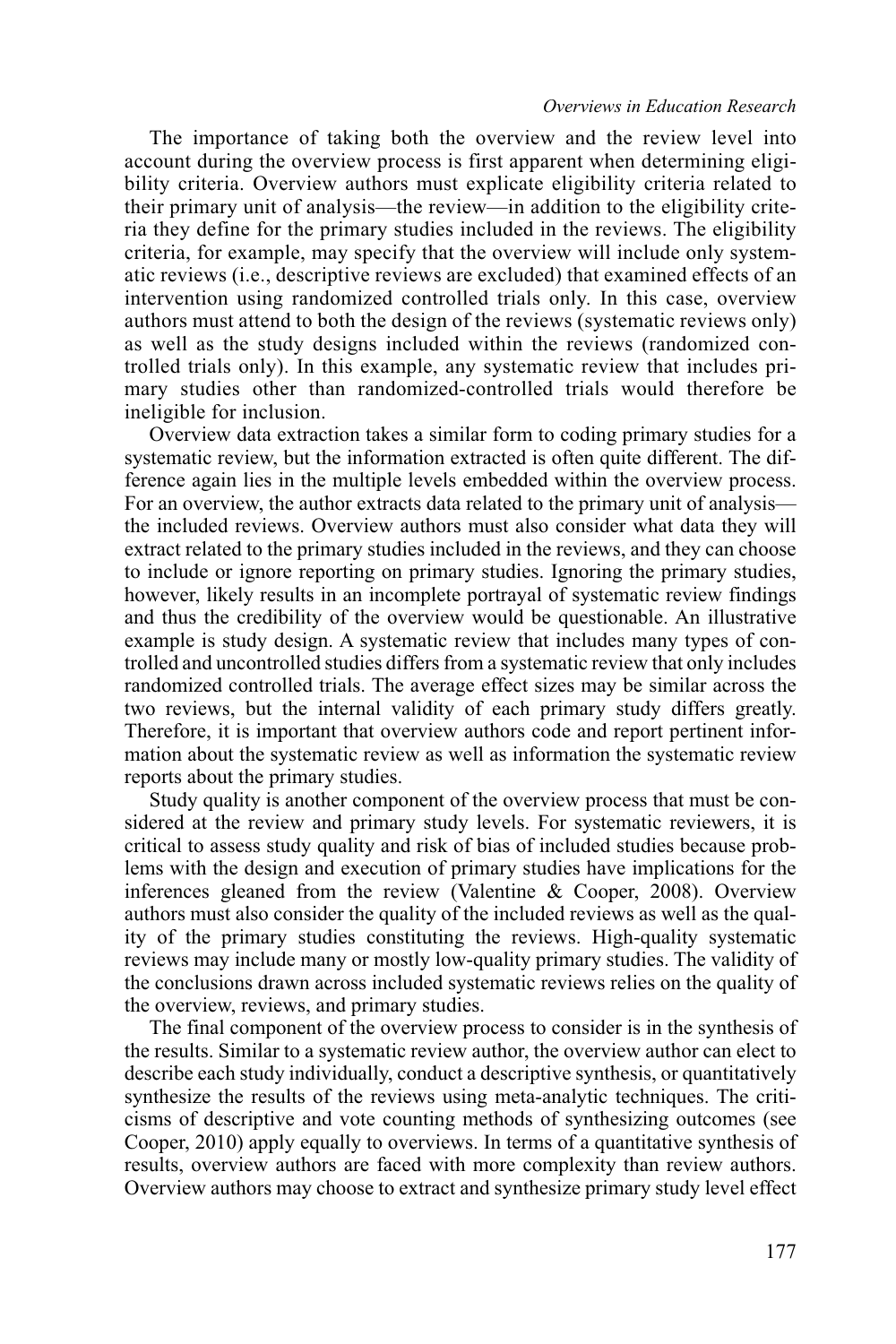sizes (where available) and variances or they may choose to extract the average effect size calculated and reported by review authors. If the overview authors choose to quantitatively synthesize mean effects across reviews, little guidance is available; however, Schmidt and Oh (2013) described methods for second-order meta-analysis when each meta-analysis reports the results from a random-effects model.

# *Current State of Overview Methods*

Increase in the demand and production of research syntheses engenders the need for more credible methods of synthesizing evidence (Cooper, 2010). As a result, the methods of research synthesis have been advancing dramatically over the past 20 years. Multiple research articles, books, and journals devoted to research synthesis methods have been published to improve the practice of research synthesis and advance the science of research synthesis methods (Shadish & Lecy, 2015). Although significant empirical work has been undertaken to inform and improve research synthesis methods to minimize bias and error in the review process and increase the credibility and validity of review findings (Cooper, 2010; Moher et al., 2009; What Works Clearinghouse, 2015), limited research or guidance is available to the overview author.

The Cochrane Collaboration endorses overviews and has published guidance on the conduct and reporting of health-related overviews (Becker & Oxman, 2008). Cooper and Koenka (2012) and Thomson et al. (2010) offered a description of the steps and methods overview researchers have adapted from other methods and the challenges inherent in the overview process. The What Works Clearinghouse's (2015) guidelines explicitly discuss reviewing education-related topics, but focus exclusively on reviewing primary studies. Limited extant empirical inquiry in education regarding overview methods is available, however, and the limited empirical work published in this field is primarily in medicine and health (Thomson et al., 2013).

Pieper and colleagues (Pieper et al., 2012, 2014a; Pieper, Antoine, Neugebauer, & Eikermann, 2014c) published a series of studies examining the rigor, overlap, and up-to-dateness of overviews in the health sciences. They found in their review of 126 overviews that there was much heterogeneity in the conduct of overviews, and many overviews lacked methodological rigor. Moreover, only about half of the overviews considered overlap of reviews, with the possibility of certain primary studies being included more than once, which gives disproportionate statistical power to those primary studies (Pieper et al., 2014c). Up-to-dateness is another characteristic of overviews that has been examined empirically, with findings pointing to overview authors' lack of attention to whether the reviews are providing the most up-to-date evidence (Pieper et al., 2014a). Thomson et al.'s (2013) review of 29 overviews concluded that considerable work is still needed on the methods of overview research.

Cooper and Koenka (2012) and others (Pieper et al., 2012, 2014c; Thomson et al., 2013) have called for researchers to examine and advance overview methods. Despite these calls, however, overview methods in education research have largely been overlooked. The purpose of this study, therefore, is to build on prior studies to further elucidate overview methods and expand this research into the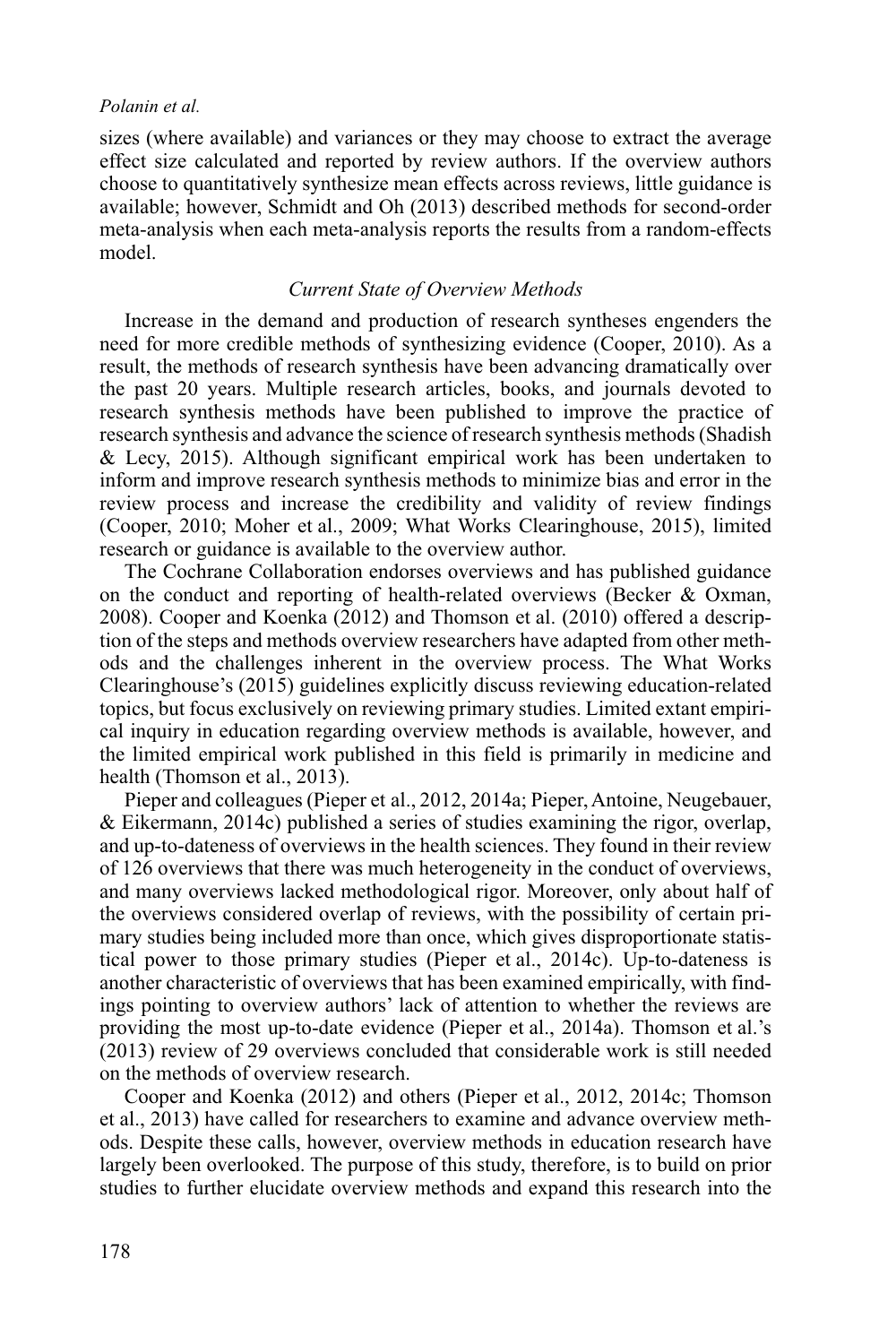field of education. By examining the extant overviews of education research, we can describe the prevalence and current state of overviews in education, compare the overview methods used by education researchers to that of health sciences, and begin to provide further guidance to conducting overviews of education research and advance the evolution of overview methods. The research questions guiding this study are the following: (a) To what extent are overviews being conducted in the area of education related research with preschool to postsecondary student populations? (b) To what extent are methodological characteristics being reported in overviews of education? (c) What methods are overview authors using to conduct overviews? We conclude by suggesting preliminary overview methodological guidelines based on the answers to these questions.

# **Method**

Systematic review procedures were employed to search, select, and extract data from overviews that meet eligibility criteria for this study. We followed the Preferred Reporting Items for Systematic Review and Meta-Analysis (PRISMA) guidelines where applicable (Moher et al., 2009).

# *Eligibility Criteria*

Eligible overviews must have aimed to synthesize more than one empirical education-related review (e.g., narrative, systematic review, or meta-analysis) with preschool, primary, secondary, or postsecondary students, including special or general populations. For the purposes of this study, we considered the overview focused on an education related topic if the overview authors explicitly reported that the focus was on education in the title or the abstract, or if at least 50% of the included reviews synthesized effects of school-based interventions or educationrelated outcomes. We did not restrict our search to any time frame, and we searched for both published and unpublished reports; however, we included only English language reports. Relevant authors were contacted to inquire about potential missing studies.

# *Search Procedures*

Seven electronic databases were searched in September 2014 to identify eligible overviews: Academic Search Premier, Education Complete, ERIC, ProQuest Dissertations and Theses, PsychINFO, Science Direct, and Social Sciences Citation Index. Keyword searches within each electronic database included variations of the following keyword terms: "meta-review," "umbrella review," "review of review," "overview of review," "meta-meta-analysis," "overview," "meta-analysis of meta-analyses," "synthesis of review," and "synthesis of systematic review." Hand-searching of reference lists and forward citation searching using Google Scholar were conducted with articles identified during the search process as well as with the following articles identified prior to the search: Cooper and Koenka (2012), Thomson et al. (2010, 2013), Pieper, Buechter, Jerinic, and Eikermann (2012), Pieper, Antoine, Morfeld, Mathes, and Eikermann (2014a, 2014c). We searched the gray literature using Google Scholar. The full search strategy for each electronic database is available in Appendix A (available in the online version of the journal).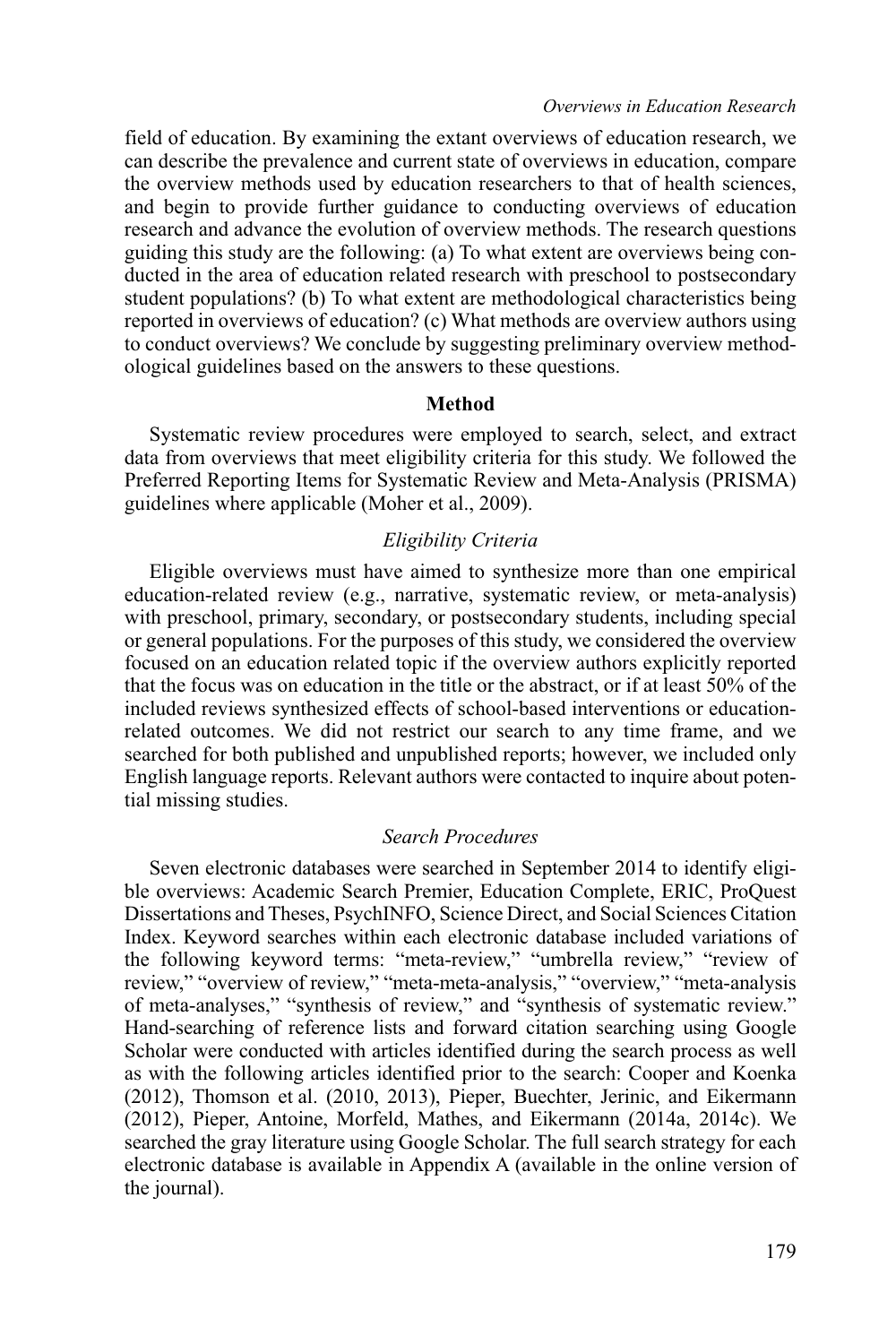#### *Study Selection and Data Extraction*

Titles and abstracts of the overviews found through the search procedures were screened for relevance by one author. If the report appeared to be eligible, or if there was any question as to the appropriateness of the report at this stage, the full text document was obtained and independently screened by two authors using a screening instrument to determine inclusion. Any discrepancies between authors were discussed and resolved through consensus, and when needed, a third author reviewed the study.

Studies that met inclusion criteria were coded using an author-developed data extraction instrument comprising the following sections: (a) bibliographic information; (b) overview characteristics and methods; (c) information overview authors provided about included reviews; (d) overlap, quality, and up-to-dateness of included reviews; (e) overview synthesis methods; and (f) Google Scholar citation rates. The data extraction instrument, available from the authors, was pilot tested with five of the included overviews by two authors and adjustments to the coding form were made. Two authors then independently coded the remaining overviews using a FileMaker Pro database (Apple, Inc., 2014). Initial interrater agreement was 92.5%. Discrepancies between the two coders were discussed and resolved through consensus, and when needed, a third reviewer was consulted.

#### *Analytic Procedures*

The studies were analyzed descriptively for purposes of reporting. We aimed to elucidate all aspects of the overviews including where the overviews failed to collectively report important methodological details. We calculated the percentage of characteristics reported across different methodological aspects. We also elected to test for differences in the reported methodological characteristics across time, and we hypothesized that overviews published more recently would report more information. To investigate whether reporting of methodological characteristics varied across time, we selected 8 of the 17 coded characteristics to be summed (i.e., databases reported, keywords reported, time frame reported, abstract screening process, full-text screening process, coding procedures reported, gray literature searched, eligibility criteria reported) within each overview. We choose these eight characteristics because (a) the characteristics could be used in each study (i.e., all overviews searched online databases but not all overviews conducted a quantitative synthesis) and (b) the characteristics could be easily reported in the overview. A Pearson product– moment correlation was estimated between the summation and the time variable. We also split the sample into recent and early overviews and calculated a *t* test. We created all figures using Microsoft EXCEL and conducted analyses using base R (R Core Team, 2015).

# **Results**

## *Search Results*

Titles and abstracts of the 6,566 citations retrieved from electronic searches of bibliographic databases and additional citations reviewed from reference lists of prior reviews and forward citation searching were screened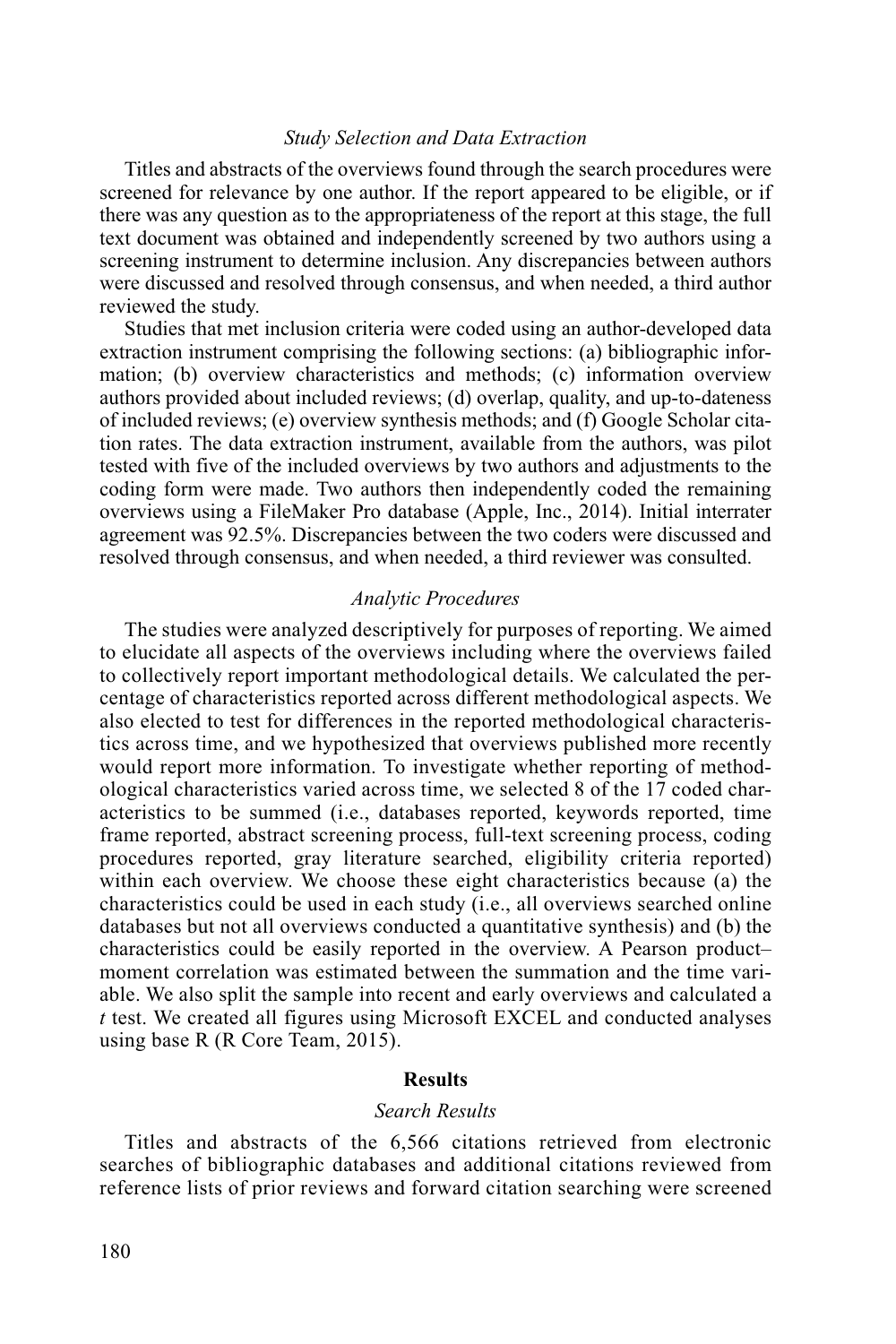

FIGURE 1. *Flow chart of search and selection process.* 

for relevance. Of those, the full texts of 258 reports were retrieved and independently screened for inclusion by two authors. Twenty-five overviews reported in 27 reports met eligibility criteria for this study. The 231 reports deemed ineligible were excluded for the following reasons: not being an overview  $(n = 209)$ , not being education related  $(n = 16)$ , not focused on Pre-K through postsecondary populations  $(n = 2)$ , or not published in English  $(n = 4)$ . A list of excluded studies is available in Appendix B (available in the online version of the journal). See Figure 1 for a flow chart summarizing the search and selection process.

# *Descriptive Characteristics of Included Overviews*

The majority of included overviews were conducted with the purpose of examining effects of interventions (80%). Five authors reported conducting the overview for other purposes: to examine effects of schooling, describe the status of knowledge in reading, explore relationships of various education-related factors, and to consolidate and examine the results of the meta-analyses compared with work of other researchers. The overviews covered a variety of topics, including learning and educational achievement, science education training, instructional systems and design, curriculum, literacy and reading, technology, social skills training, school-based health promotion, mental health and social/emotional learning and well-being, social skills training, special education interventions, and self-determination. Although some overviews were found in the gray literature, most (80%) were published in peer-reviewed journals. Publication dates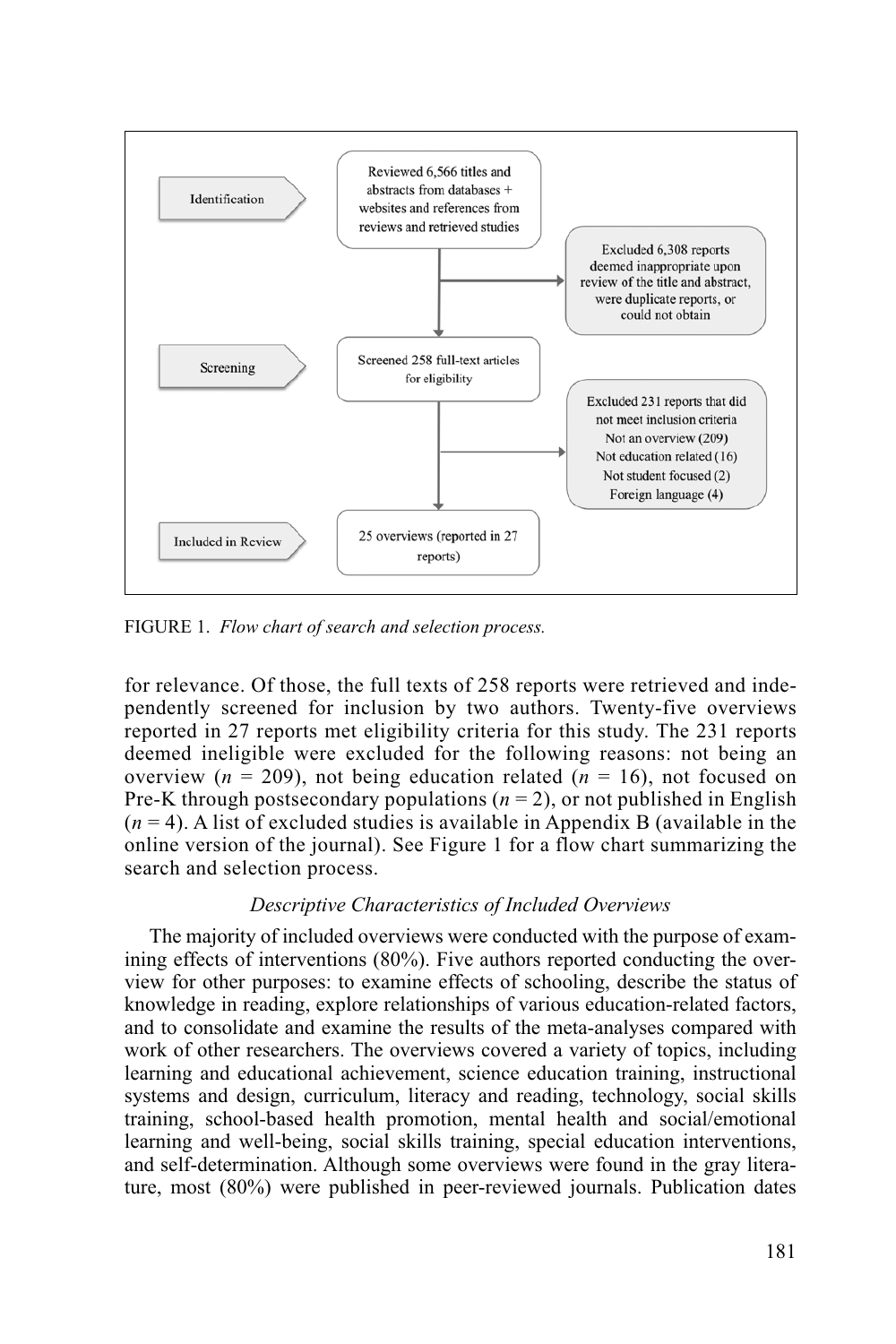ranged from 1983 to 2012 ( $SD = 9.63$ ). The overviews included a median of 30 reviews (range 5 to 800) and no overviews included primary studies. Yearly citations rates were high for the included overviews; the median overview received 6.85 citations per year, and the top overview had been cited more than 1,800 times (Lipsey & Wilson, 1993).

# *Methodological Characteristics of Overviews*

We investigated the reported methodological characteristics of overviews and identified 17 distinct methodological criteria: online database searching, hand searching, reference harvesting, author contacts, targeted website search, keywords identified, time frame searched and included, gray literature sources, abstract screening, full-text screening, coding procedures, eligibility criteria, synthesis technique, meta-analysis procedures, adjustments for varying meta-analysis techniques, subgroup analyses, and publication bias. Table 2 delineates many of these characteristics across each of the overviews.

Notably, many aspects that systematic reviews routinely report were lacking in the overviews. Although the online databases were often reported (64%), other critical aspects of the search, such as reference harvesting (48%), author contacting  $(16%)$ , and hand searching  $(40%)$ , were reported less than half the time. Only about a third of the overviews reported any of the keywords used to search the online databases (36%), and 40% of overviews reported the allowable time frame of reviews. With regard to the eligibility criteria, about half (56%) of the overviews reported at least some criteria, but few studies (16%) reported every important eligibility criterion. In addition, few overviews detailed how they screened abstracts (24%) and full-text reports (28%), or how they extracted data from the reviews (28%).

#### *Reporting Trends Across Time*

Across the eight eligible categories, only two overviews (8%) reported all eight methodological characteristics (Tamim et al., 2011; Torgerson, 2007). Across the 25 overviews, an average of  $3.56$  (*SD* = 2.60) of the eight characteristics were reported. One possibility for the lack of methodological reporting is that a portion of the overviews was published prior to widespread acceptance and use of reporting standards and guidelines. We therefore sought to determine the relationship between time and the reported methodological characteristics. Figure 2 illustrates the reporting trend across time. It is clear that overview authors have begun to report more methodological aspects of their studies, especially compared with those conducted in the 1980s and early 1990s. The Pearson product–moment correlation between the number of reported methodological characteristics and the year is positive and statistically significant  $(r = .41, p = .04)$ . In addition, we also dichotomized the sample into recent (2000–2015) and early (1983–1999) overviews. The number of reported methodological characteristics is greater in more recent overviews  $(M = 4.31, SD = 2.63)$  compared with earlier reviews  $(M = 2.75, SD = 2.42)$ , but the difference is not statistically significant,  $t(23) = 1.55$ ,  $p = .13$ . Nevertheless, it is clear that methodological reporting has improved  $(d = .60)$ , although there is still need for improvement.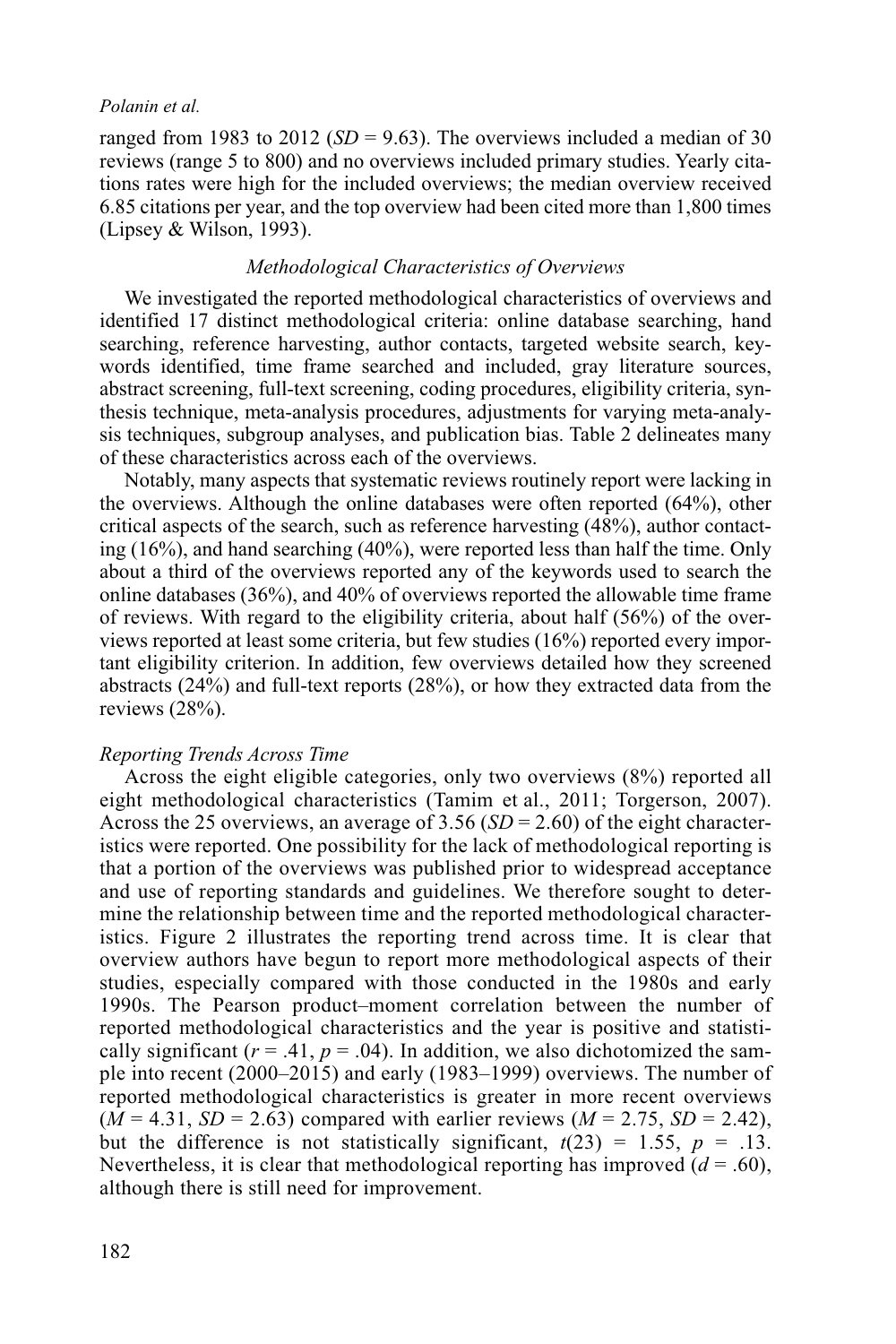|                                                          |               |                    |    |    |    | Overview search characteristics |    |    |   |         |    |    | characteristics | Overview screen/code |
|----------------------------------------------------------|---------------|--------------------|----|----|----|---------------------------------|----|----|---|---------|----|----|-----------------|----------------------|
| Author (DoP)                                             | Type;         | reviews Purpose DB | НS | RE | AU | <b>NS</b>                       | SE | KW | Ë | 5       | AS | FS | $\infty$        | 旵                    |
| Anderson (1983)                                          | J; 8          | $\sim$             |    |    |    |                                 |    |    |   | 0       |    |    |                 | 5                    |
| Browne, Gafni, Roberts,<br>Byrne, and Majumdar<br>(2004) | J: 23         |                    |    |    |    |                                 |    |    |   | 1, 2, 5 |    |    |                 | 1, 3, 5, 6           |
| Newman-Gonchar, &<br>Cobb, Lehmann,<br>Alwell (2009)     | J;7           |                    |    |    |    |                                 |    |    |   | 5       |    |    |                 | 3, 4, 6              |
| Cook et al. (2008)                                       |               |                    |    |    |    |                                 |    |    |   |         |    |    |                 | , 2, 3, 4, 5, 6      |
| Diekstra (2008)                                          | J; 5<br>R; 19 |                    |    |    |    |                                 |    |    |   | $\circ$ |    |    |                 | 1, 2, 3, 4, 5, 6     |
| Forness (2001)                                           | J: 24         |                    |    |    |    |                                 |    |    |   | $\circ$ |    |    |                 |                      |
| Fraser, Walberg, Welch,<br>and Hattie (1987a)            | J; NA         |                    |    |    |    |                                 |    |    |   | $\circ$ |    |    |                 | 4,5,6                |
| Fraser, Walberg, Welch,<br>and Hattie (1987b)            | J; 170        |                    |    |    |    |                                 |    |    |   | 1, 6    |    |    |                 | 5                    |
| Fraser, Walberg, Welch,<br>and Hattie (1987c)            | J; 134        |                    |    |    |    |                                 |    |    |   | 5       |    |    |                 | 1, 3, 5, 6           |
| Maher, and Oberklaid<br>Green, Howes, Waters,<br>(2005)  | J; 8          |                    |    | 7  |    |                                 |    |    |   | 2, 3    |    |    |                 | 1, 2, 3, 4, 5, 6     |
| Gresham (1998)                                           | J:9           |                    |    |    |    |                                 |    |    |   | ⊂       |    |    |                 |                      |
| Guthrie, Seifert, and<br>Mosberg (1983)                  | J; 293        |                    |    |    |    |                                 |    |    |   | 3       |    |    |                 | $\epsilon$           |
|                                                          |               |                    |    |    |    |                                 |    |    |   |         |    |    |                 | (continued)          |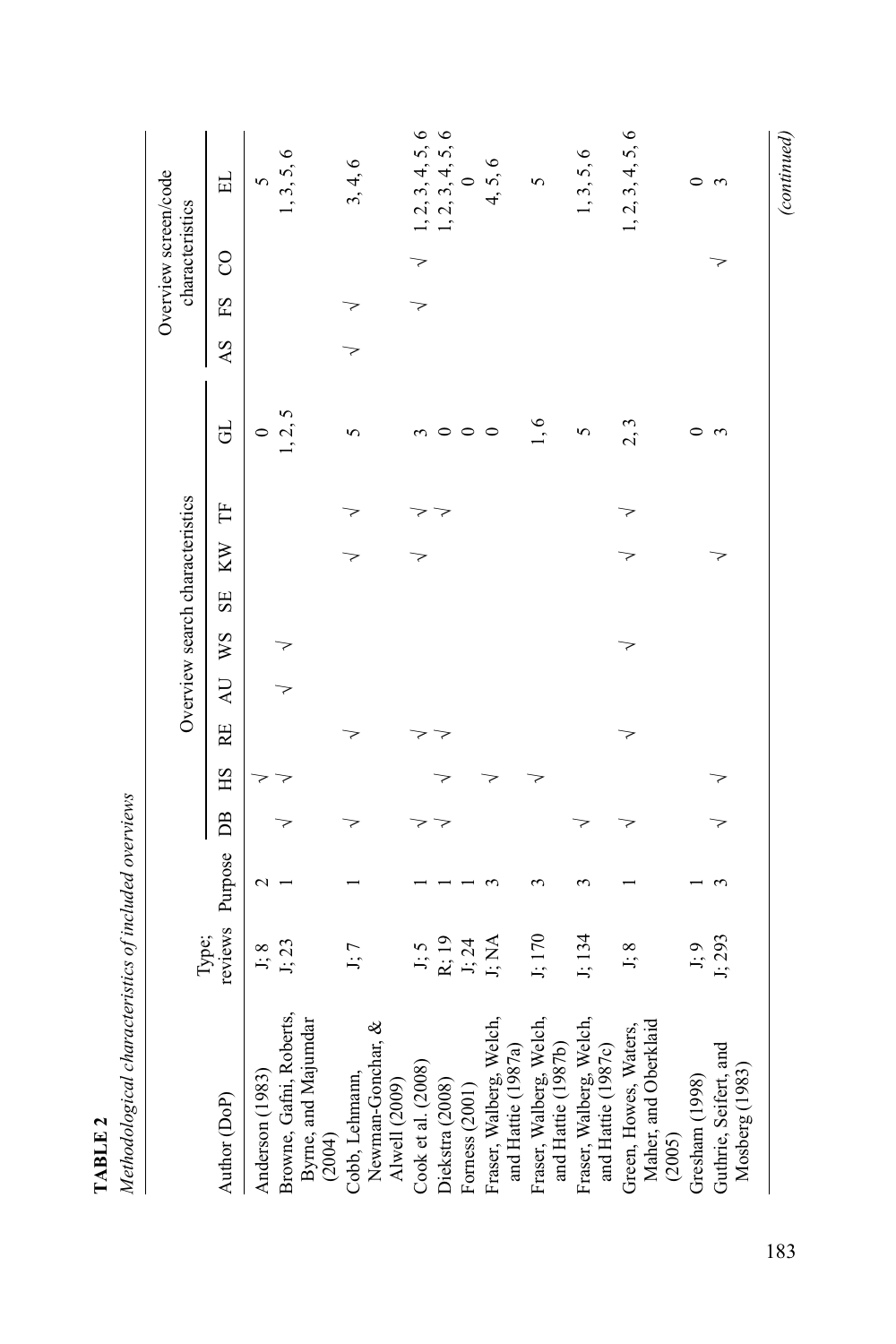|                                                                                                                                                                                                                                                                                                                                  | Type;   |                 |   |             |    | Overview search characteristics |    |    |                 |   |                      |          | characteristics | Overview screen/code |
|----------------------------------------------------------------------------------------------------------------------------------------------------------------------------------------------------------------------------------------------------------------------------------------------------------------------------------|---------|-----------------|---|-------------|----|---------------------------------|----|----|-----------------|---|----------------------|----------|-----------------|----------------------|
| Author (DoP)                                                                                                                                                                                                                                                                                                                     |         | reviews Purpose | B | $_{\rm HS}$ | RE | AU                              | WS | SE | $\overline{K}W$ | Ë | ಕ                    | AS FS CO |                 | 님                    |
| Hattie (1992)                                                                                                                                                                                                                                                                                                                    | J; 134  |                 |   |             |    |                                 |    |    |                 |   |                      |          |                 | 1, 5, 6              |
| Hattie (2009)                                                                                                                                                                                                                                                                                                                    | B; 800* |                 |   |             |    |                                 |    |    |                 |   |                      |          |                 |                      |
| Higgins et al. (2012)                                                                                                                                                                                                                                                                                                            | R; 45   |                 |   |             |    |                                 |    |    |                 |   | $1, 2, 3, 4, 5$<br>0 |          |                 | 1,5                  |
| Kulik and Kulik (1989)                                                                                                                                                                                                                                                                                                           | J; 59   |                 |   |             |    |                                 |    |    |                 |   |                      |          |                 |                      |
| Lipsey and Wilson (1993)                                                                                                                                                                                                                                                                                                         | J; 176  |                 |   |             |    |                                 |    |    |                 |   | 1, 2, 3, 4, 5, 6     |          |                 |                      |
| Lister-Sharp, Chapman,                                                                                                                                                                                                                                                                                                           | G:32    |                 |   |             |    |                                 |    |    |                 |   |                      |          |                 | 1, 2, 3, 4, 5, 6     |
| Stewart-Brown, and<br>Sowden $(1999)$                                                                                                                                                                                                                                                                                            |         |                 |   |             |    |                                 |    |    |                 |   |                      |          |                 |                      |
| Maag (2006)                                                                                                                                                                                                                                                                                                                      | J:13    |                 |   |             |    |                                 |    |    |                 |   |                      |          |                 | 1, 2, 6              |
| Sipe and Curlette (1997)                                                                                                                                                                                                                                                                                                         | J; 103  |                 |   |             |    |                                 |    |    |                 |   |                      |          |                 | 5,6                  |
| Tamim et al. (2011)                                                                                                                                                                                                                                                                                                              | J: 25   |                 |   |             |    |                                 |    |    |                 |   | 1, 2, 4, 5           |          |                 | 2, 3, 5, 6           |
| Tennant, Goens, Barlow,                                                                                                                                                                                                                                                                                                          | J: 27   |                 |   |             |    |                                 |    |    |                 |   |                      |          |                 |                      |
| Day, and Stewart-<br>Brown (2007)                                                                                                                                                                                                                                                                                                |         |                 |   |             |    |                                 |    |    |                 |   |                      |          |                 |                      |
| Torgerson (2007)                                                                                                                                                                                                                                                                                                                 | J:14    |                 |   |             |    |                                 |    |    |                 |   |                      |          |                 | 1, 2, 3, 5, 6        |
| Wang, Haertel, and<br>Walberg (1993)                                                                                                                                                                                                                                                                                             | G; 92   |                 |   |             |    |                                 |    |    |                 |   | 1, 3, 5              |          |                 |                      |
| Weare and Nind (2011)                                                                                                                                                                                                                                                                                                            | J; 52   |                 |   |             |    |                                 |    |    |                 |   | 1, 2, 3, 4           |          |                 | 1, 3, 4, 5, 6        |
| Note: $*$ = The author (Hattie) did not provide the exact number of reviews, but rather indicated there were over 800 reviews in his overview. $\sqrt{ } =$ Reported<br>information; Author represents the reference; DoP = date of publication; Type = publication type (J = journal article, R = research organization report, |         |                 |   |             |    |                                 |    |    |                 |   |                      |          |                 |                      |

[1 = government report,  $2$  = private report, 3 = books, 4 = conference presentation, 5 = dissertations and theses, 6 = other]); Screen/Code characteristics (AS = abstract screening, FS = full-text screening, CO = coding [1 = government report, 2 = private report, 3 = books, 4 = conference presentation, 5 = dissertations and theses, 6 = other]); Screen/Code characteristics  $RE = reference$  harvesting,  $AU =$  contact authors,  $WS =$  targeted website,  $SE =$  search engine,  $KW =$  keywords,  $TF =$  time frame,  $GL =$  gray literature (AS = abstract screening, FS = full-text screening, CO = coding process reported, EL = eligibility criteria [1 = population, 2 = setting, 3 = intervention/ RE = reference harvesting, AU = contact authors, WS = targeted website, SE = search engine, KW = keywords, TF = time frame, GL = gray literature  $B = book, G = government report; Reviews = number of included reviews; Search characteristics (DB = reports) and state, HS = hand search, and search.$ B = book, G = government report); Reviews = number of included reviews; Search characteristics (DB = reported database search, HS = hand search, relationship,  $4 =$  design,  $5 =$  outcome,  $6 =$  other]). relationship,  $4 = \text{design}, 5 = \text{outcome}, 6 = \text{other}$ ]).

**T**

**able 2 (continued)**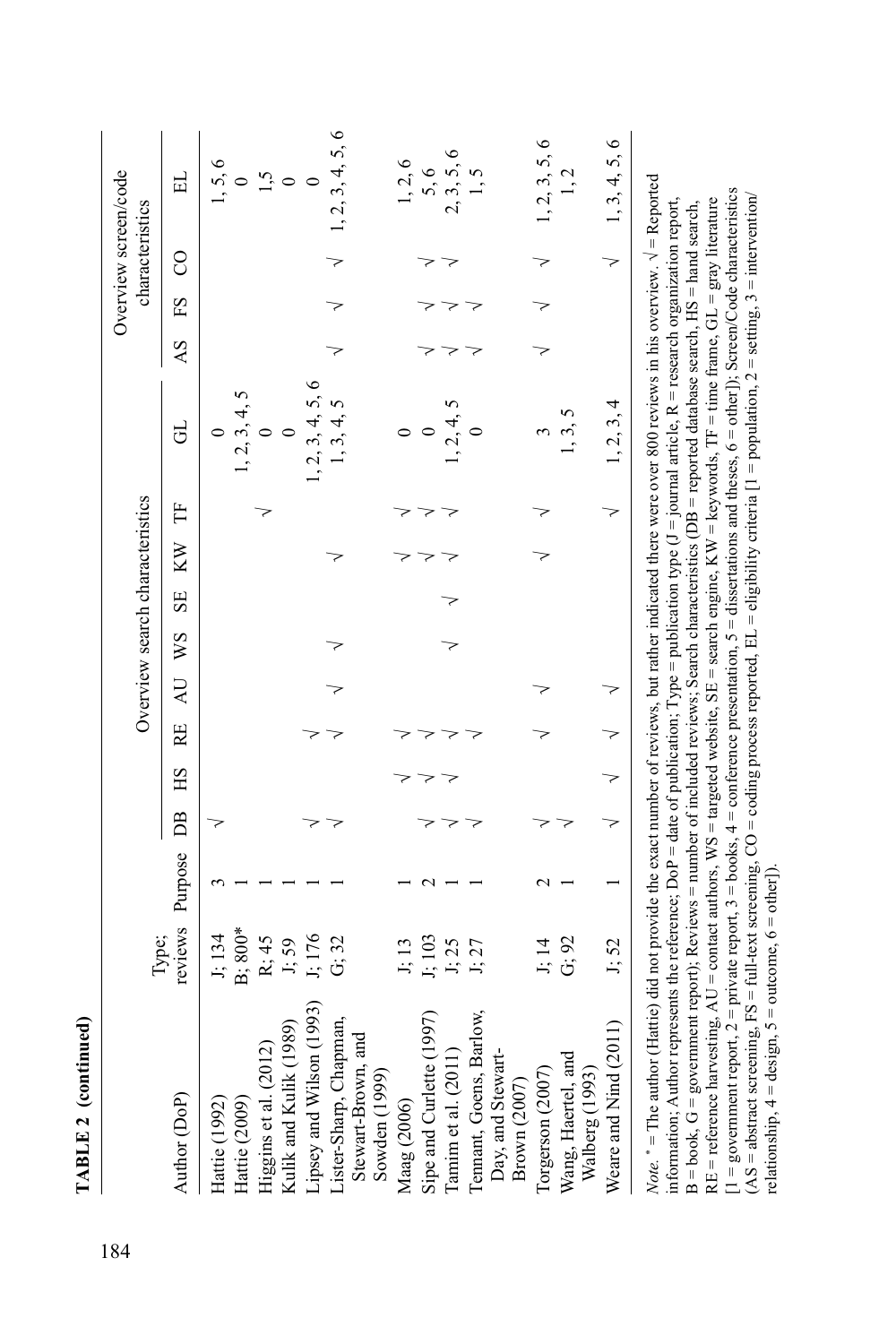

Figure 2. *Number of methodological characteristics of overviews reported over time.*

#### *Synthesis Methods*

We also investigated the synthesis methods used by overview authors (Table 3). Of the 25 overviews included, 11 (44%) used a descriptive review technique, electing to summarize each review textually and without quantitative analysis, whereas 14 of the 25 overviews (56%) used a quantitative analytic technique. Of these 14, four elected to average the review results using a simple nonweighted average (16%), and five chose to weight the results by the number of included reviews (20%). Five of the overviews did not report how they synthesized the results (20%). Of the overviews that conducted a quantitative analysis, only a small proportion conducted subgroup (16%) or publication bias  $(12\%)$  analyses. Notably, none of the studies that used a quantitative technique considered or adjusted for various meta-analytic models and none of the studies used the technique proposed by Schmidt and Oh (2013). Taken together, the methodological aspects of the meta-analyses lacked clear and consistent reporting.

# *Reported Characteristics of Reviews Included in Overviews*

We also evaluated the reported characteristics of reviews included in the overviews (Table 4). We examined 13 distinct and important categories: publication type, number of included studies, time frame searched, databases searched, search and screen procedures, coding procedures, study designs included, study quality, outcome type, analysis procedures, average effects, moderator/sensitivity analyses, and publication bias.

The results of coding these aspects revealed systematic deficiencies across the overviews. For example, only one overview (4%) reported the search and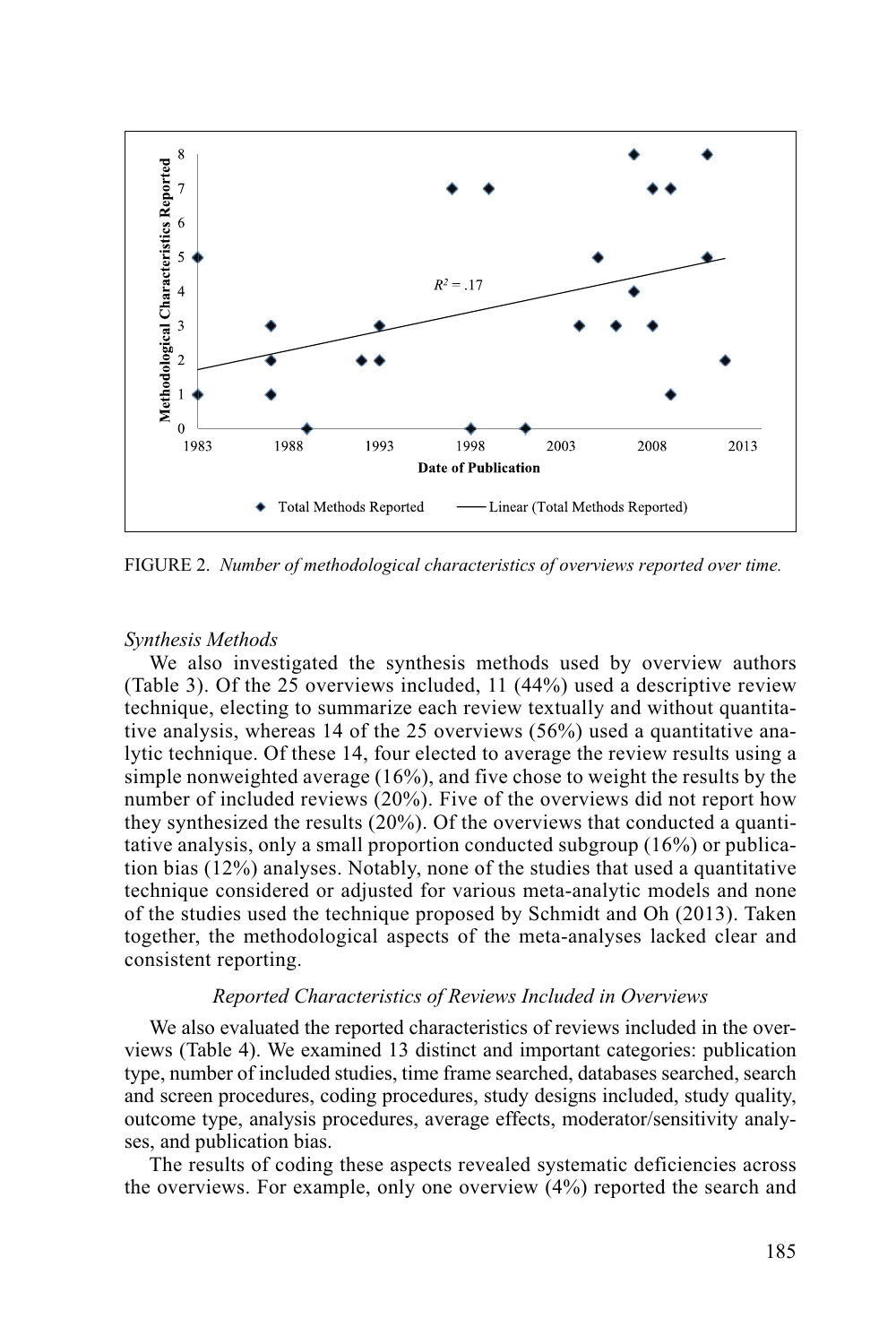| Method                        | $\boldsymbol{n}$ | Percentage |
|-------------------------------|------------------|------------|
| Synthesis method              |                  |            |
| Descriptive                   | 11               | 44         |
| Quantitative                  | 14               | 56         |
| Quantitative                  |                  |            |
| N/A: Descriptive review       | 11               | 44         |
| Did not report                | 5                | 20         |
| Simple average                | $\overline{4}$   | 16         |
| Weighted by number of reviews | 5                | 20         |
| Adjusted for varying models   |                  |            |
| N/A: Descriptive review       | 11               | 44         |
| Yes                           | $\Omega$         | $\theta$   |
| N <sub>0</sub>                | 14               | 56         |
| Subgroup analysis             |                  |            |
| N/A: Descriptive review       | 11               | 44         |
| Yes                           | $\overline{4}$   | 16         |
| No                            | 10               | 40         |
| Publication bias analysis     |                  |            |
| N/A: Descriptive review       | 11               | 44         |
| Yes                           | 3                | 12         |
| No                            | 11               | 44         |

**Table 3**

*Methods used to synthesize reviews in included overviews*

screening procedures used by the included reviews, meaning only one overview identified how each included systematic review conducted their search and screening of included primary studies. Along the same theme, only two overviews identified the coding procedures of the included systematic reviews (8%). Also somewhat surprisingly, only two overviews reported the databases searched by each of the reviews  $(8\%)$ , and only one overview reported the time frames of included studies in the reviews (4%). Some other aspects of the reviews, however, were more consistently reported by the overview authors. Most overviews reported the number of studies included in each review (60%). A majority of studies reported the types of outcomes coded within each review (64%), the analysis procedures of the reviews (84%), and the average results  $(76%)$ .

We also examined whether overview authors limited their study to include only systematic reviews (as a means of controlling for quality), or assessed the quality of included reviews and, if so, what they used to assess quality. Of the 25 overviews included in this review, six (24%) overview authors limited the inclusion of reviews to systematic reviews. Eight of the overviews assessed and reported review quality in some way. One overview author used the QUORUM (Torgerson, 2007), one used the Critical Appraisal Skills Program (Tennant et al., 2007), and the remaining reviews used author-developed tools.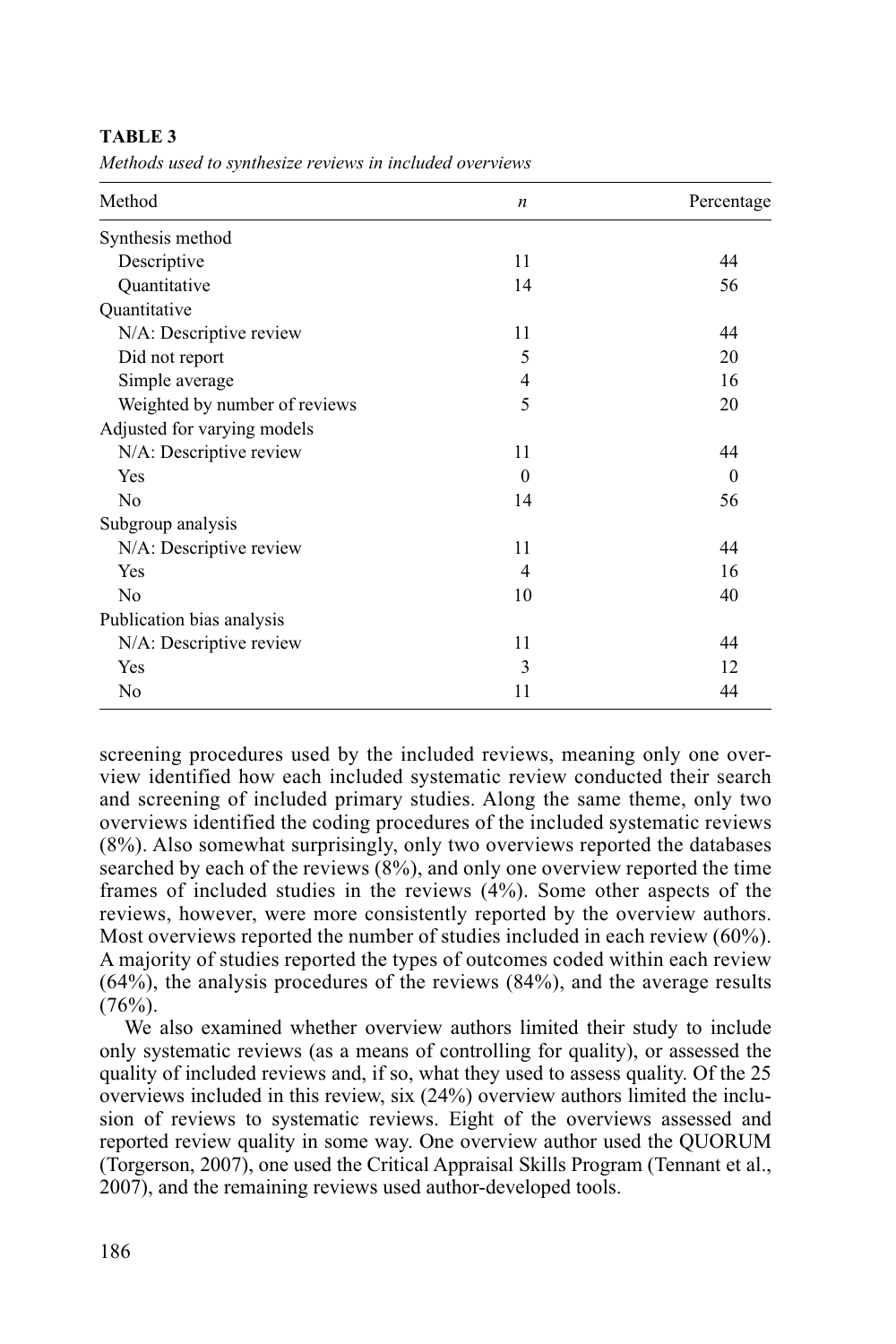| TABLE |  |
|-------|--|
|-------|--|

|                            |    |    |    |   |   |   | Reported review characteristics in the overview |    |    |    |    |                                |    |
|----------------------------|----|----|----|---|---|---|-------------------------------------------------|----|----|----|----|--------------------------------|----|
| Author (DoP)               | T  | NS | Tf |   |   |   |                                                 |    |    |    |    | SS Db Co SD Qu Ou An AE M/S PB |    |
| Anderson (1983)            |    |    |    |   |   |   |                                                 |    |    |    |    |                                |    |
| Browne et al. (2004)       |    |    |    |   |   |   |                                                 |    | V  |    |    |                                |    |
| Cobb et al. (2009)         |    |    |    |   |   |   |                                                 |    |    |    |    |                                |    |
| Cook et al. (2008)         |    |    |    |   |   |   |                                                 |    |    |    |    |                                |    |
| Diekstra (2008)            |    |    |    |   |   |   |                                                 |    |    | ٦  |    |                                |    |
| Forness (2001)             |    |    |    |   |   |   |                                                 |    |    | V  |    |                                |    |
| Fraser et al. (1987a)      |    |    |    |   |   |   |                                                 |    |    |    |    |                                |    |
| Fraser et al. (1987b)      |    |    |    |   |   |   |                                                 |    |    |    |    |                                |    |
| Fraser et al. (1987c)      |    |    |    |   |   |   |                                                 |    |    |    |    |                                |    |
| Green et al. (2005)        |    |    |    |   |   |   |                                                 |    |    |    |    |                                |    |
| Gresham (1998)             |    |    |    |   |   |   |                                                 |    |    |    |    |                                |    |
| Guthrie et al. (1983)      |    |    |    |   |   |   |                                                 |    |    |    |    |                                |    |
| Hattie (1992)              |    |    |    |   |   |   |                                                 |    | V  |    |    |                                |    |
| Hattie (2009)              |    |    |    |   |   |   |                                                 |    |    |    |    |                                |    |
| S. Higgins et al. (2012)   |    |    |    |   |   |   |                                                 |    |    |    |    |                                |    |
| Kulik and Kulik (1989)     |    |    |    |   |   |   |                                                 |    |    | ٦  |    |                                |    |
| Lipsey and Wilson (1993)   |    |    |    |   |   |   |                                                 |    |    |    |    |                                |    |
| Lister-Sharp et al. (1999) | V  |    |    |   |   |   |                                                 |    |    |    | V  |                                |    |
| Maag (2006)                |    |    |    |   |   |   |                                                 |    |    |    | V  |                                |    |
| Sipe and Curlette (1997)   | V  |    |    |   |   |   |                                                 |    |    | V  | V  |                                |    |
| Tamim et al. (2011)        |    |    |    |   |   |   |                                                 |    |    |    | ٦  |                                |    |
| Tennant et al. (2007)      |    |    |    |   |   |   |                                                 |    | V  | V  | ٦  |                                |    |
| Torgerson (2007)           |    |    |    |   |   |   |                                                 |    |    | V  | ٧  |                                |    |
| Wang et al. (1993)         |    |    |    |   |   |   |                                                 |    |    |    |    |                                |    |
| Weare and Nind (2011)      |    |    |    |   |   |   | V                                               | V  | V  | V  | V  |                                |    |
| Percentage reported        | 28 | 60 | 4  | 4 | 8 | 8 | 28                                              | 28 | 64 | 84 | 76 | 12                             | 28 |

*Review characteristics reported in the overviews*

*Note.*  $\sqrt{\ }$  = Reported information; Author = Author represents the reference; DoP = date of publication;  $T =$  publication type;  $NS =$  number of studies;  $TF =$  time frame;  $SS =$  search/screen strategy;  $DB$  = search databases;  $CO$  = coding strategy;  $SD$  = study design;  $Qu$  = study quality;  $Ou$  = outcome type;  $AN =$  analysis procedure;  $AE =$  average effect;  $M/S =$  moderator/sensitivity analyses;  $PB =$  publication bias; Purpose (1 = To assess the effects of effectiveness reviews, 2 = To review or measure quality or methodological issues,  $3 =$  Other).

# *Overlap and Up-to-Dateness of Reviews in Overviews*

In the majority of the overviews (68%), overview authors did not address the issue of overlap in any way, four of the authors acknowledged that reviews included some of the same primary studies, and three authors accounted for overlap in some way (e.g., removed highly overlapping reviews from analysis). Only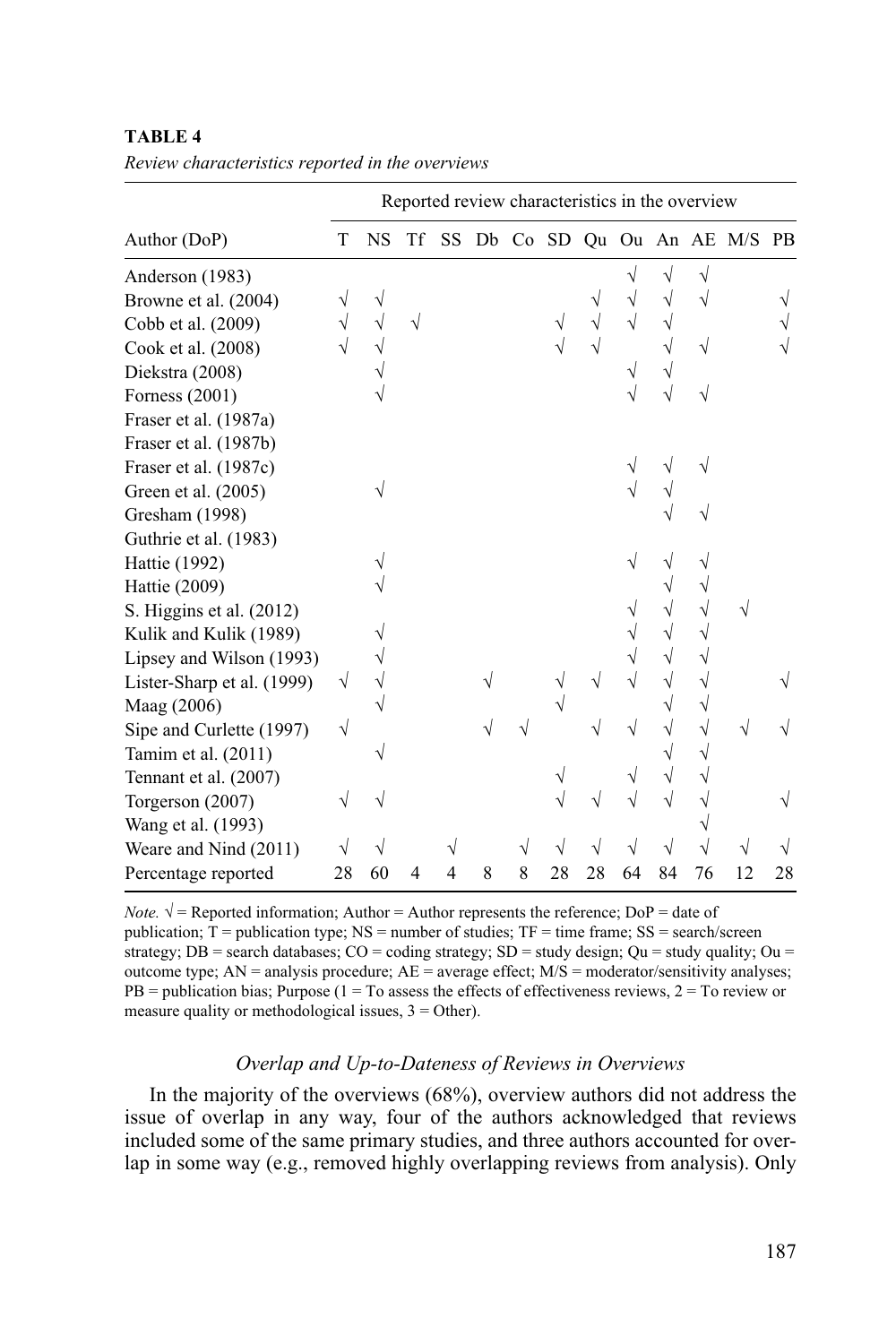one author provided a matrix of all primary studies included in each review, clearly identifying the primary studies that were included in multiple reviews.

In terms of how current, or up-to-date, the overviews were, we assessed publication lag by calculating the difference between the mean publication year of the included reviews and the publication year of the overview. We also calculated the proportion of reviews published more than 5 years prior to the overview (Pieper et al., 2014c). The mean publication lag was 7.67 years. Many of the overviews included a large proportion of older reviews. The proportion of included reviews published 5 or more years prior to the overview ranged from 0% to 100%, with a median of 69%.

#### **Discussion**

The purpose of the present study was to examine the extent that overviews are conducted in education, to assess the methodological characteristics of education overviews, and to provide recommendations to advance overview methods and reporting standards given the current state of the evidence. Our systematic and comprehensive search of the education literature yielded 25 overviews for inclusion. Overall, our findings suggest a serious lack of methodological reporting and use of rigorous methods for conducting overviews, even when considering the fact that a portion of the reviews were conducted prior to widespread adoption of reporting guidelines for primary studies and systematic reviews. Many overviews failed to provide specific details about the search, screen, and coding procedures and a large portion of the overviews did not report many aspects of the eligibility criteria. Overall, we identified three major concerns about overviews in education research: (a) lack of reporting of methods used and characteristics of included reviews and primary studies, (b) sparse attention to overlap across reviews, and (c) underreporting of procedures used to synthesize the reviews. Although disturbing, these results should not be surprising given the previously conducted studies of overviews' findings in the health and medical fields (Hartling et al., 2012; Pieper et al., 2012; Thomson et al., 2013) that found similarly lacking methodological rigor and reporting of key information.

One of the most concerning results from the present study is related to the reporting by overview authors, both in terms of reporting the overview methodology used and reporting information about the included reviews and primary studies. This omission is especially apparent with regard to the selection and coding of reviews, which are crucial to the validity of a review. The practice of omitting crucial study selection and coding details is akin to omitting how participants are selected and data collected for primary studies. Compared with results of similar items assessed in studies of overviews in other fields, fewer education overviews (24%) reported methods for study selection compared with 49% found in Hartling et al.'s (2012) and Li et al.'s (2012) reviews in health. A smaller proportion of education overviews (28%) were also found to report data extraction procedures compared with 60% in the Hartling et al. (2012) and 44% in the Li et al.'s (2012) medical review of overview study. As seen in Figure 2, more recent overviews reported more methodological characteristics than those conducted in prior decades, yet better reporting is still needed.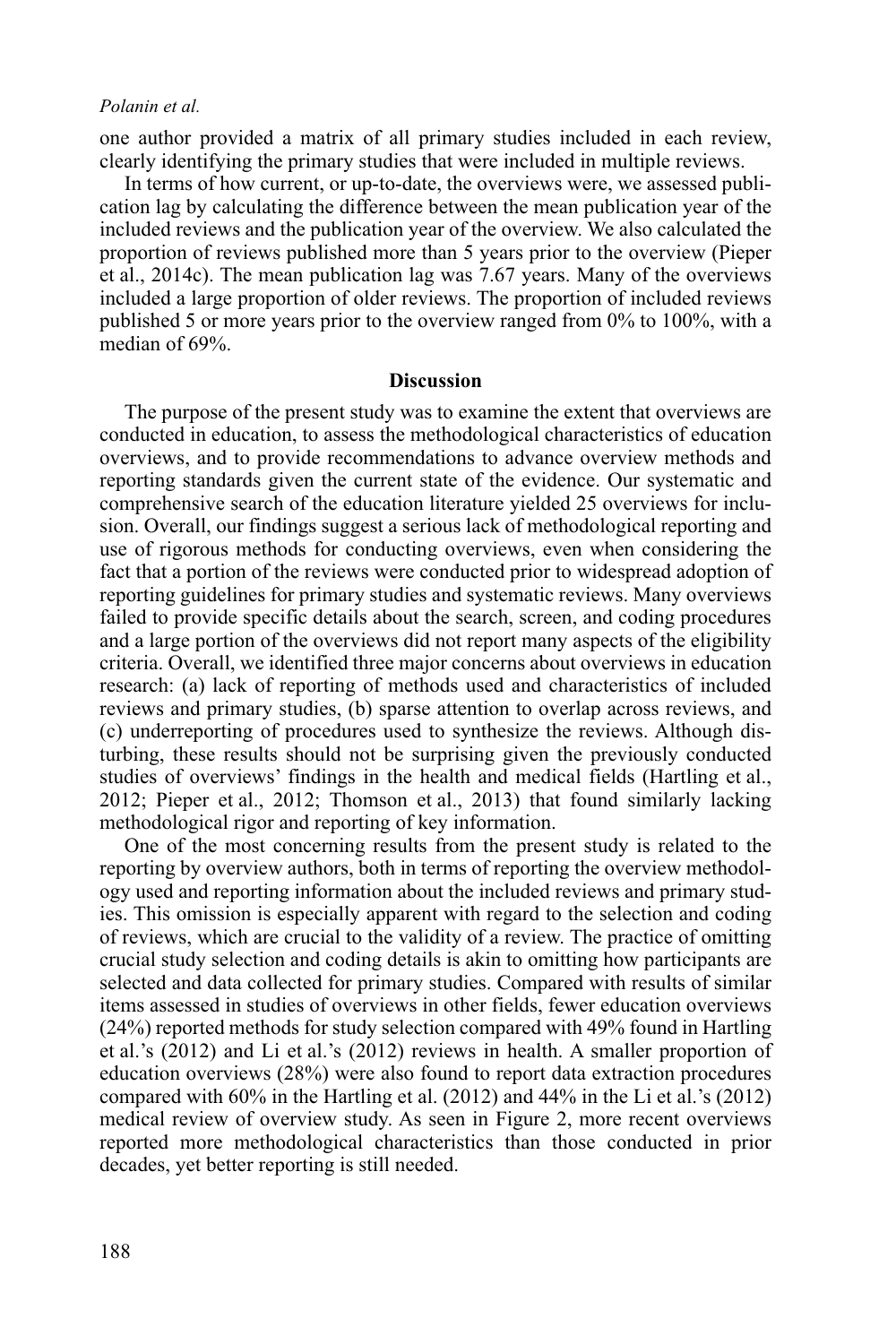#### *Overviews in Education Research*

Although methodological characteristics are important to inform the quality and validity of overviews, reporting characteristics of the reviews and primary studies are also important to the quality, validity, and relevance of the overview. Of the overviews included in this study, overview authors provided insufficient information about the included reviews and rarely provided basic information about the primary studies. Most overview authors did not report quality indicators of the included reviews; however, a greater proportion of education overviews reported quality indicators (28%) compared with Li et al.'s (2012) review where only 7% of the overviews reported quality indicators, but fewer than what was found by Hartling et al.'s (2012) study where 36% reported quality indicators. When primary study information was present, it was usually in regard to the number of included studies or average effect size. The ability to judge the validity of an overview rests in the methods and quality of the reviews and the primary studies included in those reviews. A serious deficit of information regarding the included reviews and primary studies inhibits assessment of the validity and, ultimately, the relevance of an overview.

Overlap of primary studies across included reviews within an overview is another area of concern and has implications for the validity of overviews. When conducting a primary study synthesis, it is well-established that two reports of the same study should not be included, as that would cause a duplication of data; review authors are well aware of the need to ensure independence of effect sizes. Overview authors must be aware of a similar problem when conducting an overview, assess the amount of overlap between reviews, and handle overlap if problematic. Similar to findings in health care overviews (Pieper et al., 2014a), most education overview authors did not assess or address the issue of overlap in any way, and only three accounted for the overlap they found. Cooper and Koenka (2012) summarized various strategies overview authors have used to handle overlap, including selecting the review that is most rigorous, contains the most evidence, provides the most complete description, is the most recent, or is published in a peer-reviewed journal. Overview authors may also choose to disregard overlap all together and include all reviews in the overview. It is not clear which, if any, is the most appropriate approach to handling overlap. Each approach may be justifiable depending on the overview, although none of the approaches are likely to be completely adequate (Cooper & Koenka, 2012). It is clear that the problem of overlap in overviews has not been well addressed and methodological work in this area is needed.

In examining synthesis methods used in the overviews, about half of the overviews employed a descriptive synthesis method, providing a textual summary of the reviews and results from each included review. Summarizing the results of the included reviews was the primary focus, rather than on identifying and analyzing the discordance between reviews. Simply summarizing the results of each study is problematic in the same way traditional descriptive syntheses are problematic for synthesizing primary studies (Combs, Ketchen, Crook, & Roth, 2011). A descriptive overview should maintain a similar methodological rigor to quantitative overviews despite the lack of a quantitative synthesis. At the very least, descriptive overviews can provide a comprehensive portrait of the systematic reviews available.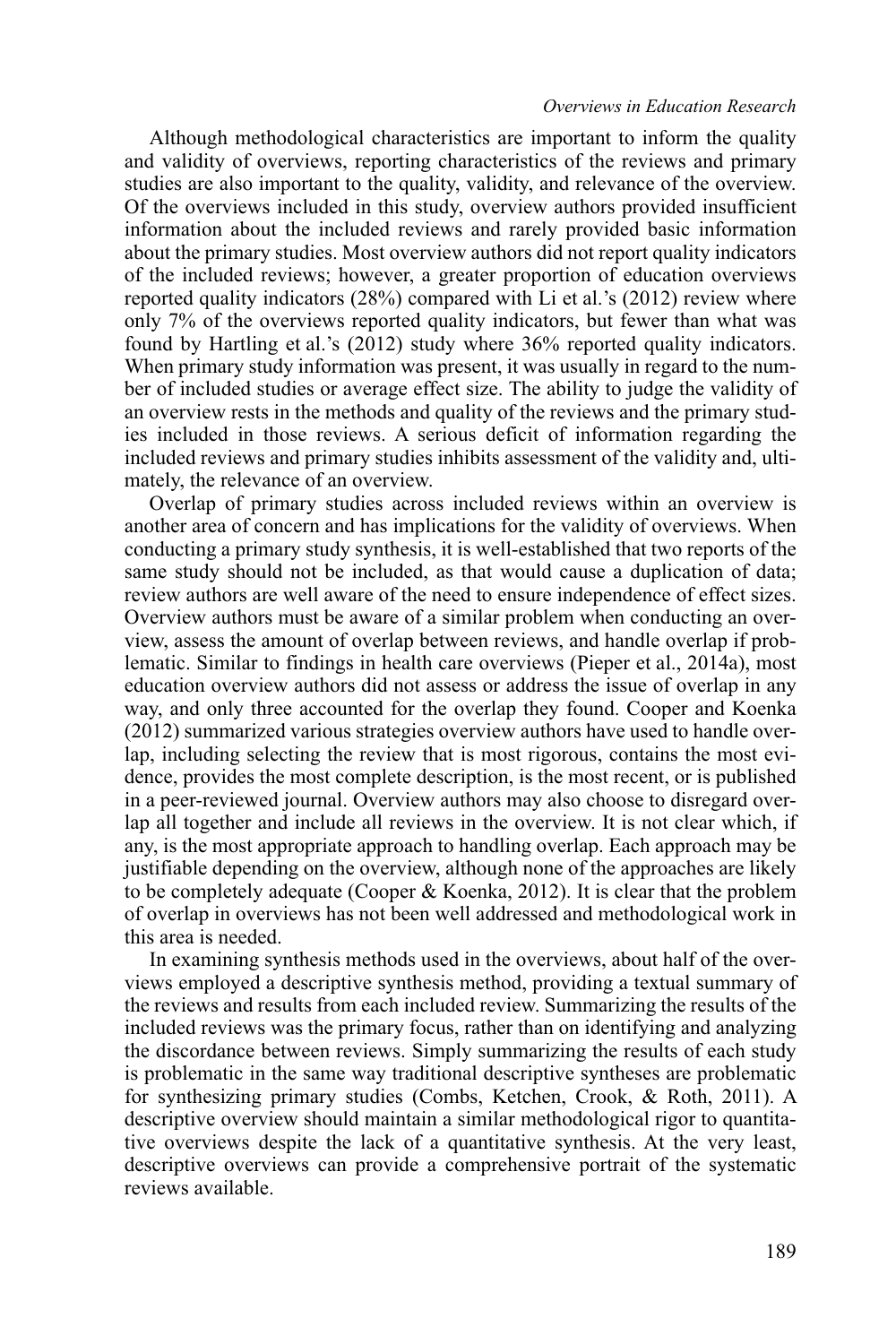About half of the overviews, on the other hand, quantitatively synthesized the included reviews in some way. This is far greater than the proportion of overviews in Hartling et al.'s (2012) study, where they found that only 3% of the overviews conducted a quantitative analysis. Of the overviews in the present study that conducted a quantitative synthesis, few reported the specific statistical procedures used to synthesize the results, none corrected for or commented on the diversity of meta-analytic models, and none used the statistical procedures for combining effect sizes across reviews suggested by Schmidt and Oh (2013). Moreover, few studies conducted sensitivity analyses, such as publication bias analyses to evaluate the validity of the population of reviews. Subgroup and moderator analyses were also used infrequently. Given the potential advantages to quantitatively synthesizing reviews, it is important that methods for synthesizing results of reviews be developed and tested.

Although the number of education overviews to date is far fewer than the number of overviews of health related research (Hartling et al., 2012; Li et al., 2012; Pieper et al., 2012), overviews of education research reflect data from hundreds of primary studies and represent hundreds of thousands of students. Indeed, the median number of reviews included in the overviews was 30, with each review including anywhere from 5 to 800 studies. Moreover, overviews are highly cited and as a result have the potential to affect policy, practice, and future research. Using Google Scholar as the source, the overviews in this study were cited a median of 88 times as of February 2015, with one overview cited more than 1,800 times (Lipsey & Wilson, 1993). Given the potential impact of overviews on practice and policy, it is essential that overviews are conducted in a rigorous way to minimize bias and error and provide the most valid results possible. Unfortunately, limited guidance is available to inform the conduct and reporting of overviews (Cooper & Koenka, 2012) and there is a need for more clear conduct and reporting guidelines for overviews similar to those that have been developed for systematic reviews (Hartling et al., 2012; Pieper et al., 2012, 2014a; Thomson et al., 2010).

# *Preliminary Conduct and Reporting Guidelines for Overviews*

Results from the present study revealed significant deficiencies in the conduct and reporting of education research overviews. To ensure the validity and utility of overviews to inform education practice and policy, it is important that the conduct and reporting of overviews improve. Because the nature of an overview follows a similar structure and tone as a systematic review, simply following the standards developed for systematic reviews will greatly improve future overviews. Although the conduct and reporting of overviews can be guided, in large part, by established conduct and reporting guidelines of systematic review methods, important differences remain between a systematic review and an overview that require a distinct set of guidelines. Building on the recommendations made by Cooper and Koenka (2012) and the Cochrane Collaboration (Becker & Oxman, 2008) along with several other sources (Campbell Collaboration, 2014; Chandler, Churchill, Higgins, Lasserson, & Tovey, 2013; Moher et al., 2009; Pieper et al., 2012, 2014a; Pieper, Antoine, Neugebauer, & Eikermann, 2014b, 2014c; Smith, Devane, Begley, & Clarke, 2011; Thomson et al., 2010), we offer the following Preliminary Conduct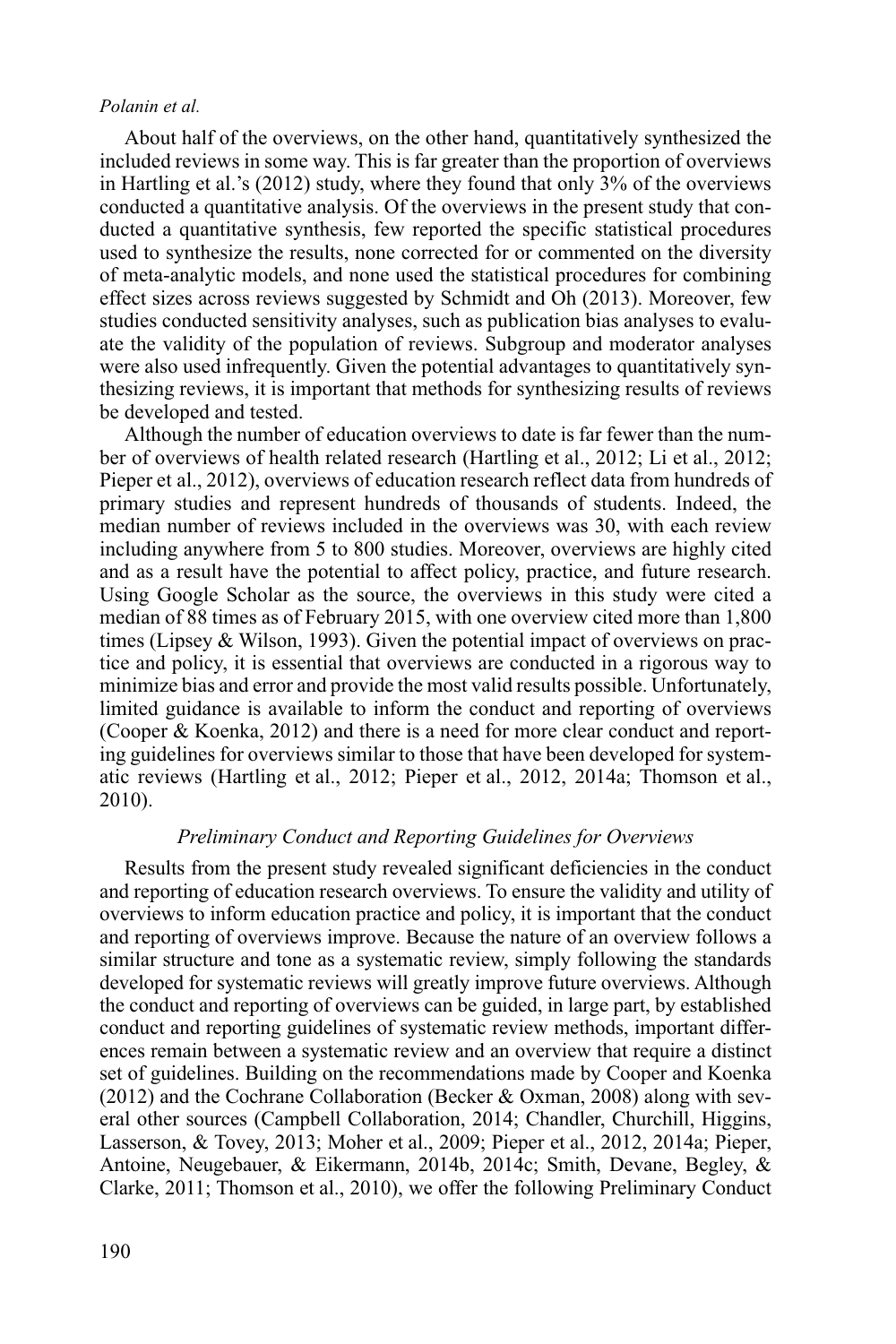and Reporting Guidelines for Overviews. A summary of the Preliminary Conduct and Reporting Guidelines for Overviews can be found in Table 5.

#### *Title and Abstract*

The reporting standards for systematic reviews related to titles and abstracts can be applied to overviews. As specified in the PRISMA (Moher et al., 2009) and Meta-Analysis Reporting Standards (MARS; American Psychological Association, 2010) reporting standards, the title should identify the type of study being reported, specifically the title should identify the report as a systematic review or a meta-analysis. Along the same lines, we recommend that the title of an overview also clearly identify the type of study being reported. A number of different terms currently exist to identify the type of study we refer to as an overview; however, we encourage the field to be consistent in the terminology and adopt the term overview of reviews, or more simply overview, used by Cochrane and several others conducting research in this area (e.g., Becker & Oxman, 2008; Cooper & Koenka, 2012; Pieper et al., 2014a; Thomson et al., 2013).

Also similar to PRISMA and MARS reporting standards, we recommend that abstracts for overviews use a structured format and provide a summary of the key components of the study: background and purpose; method (including eligibility criteria, data sources, synthesis method); results (including sample size, characteristics of included reviews and primary studies, quality assessment); and conclusions (including implications and limitations). Although none of the 25 included overviews used a structured format, Weare and Nind (2011) explicitly stated each of the key components in their abstract.

#### *Introduction and Research Questions*

The structure of the introduction for a report of an overview is also very similar to any other report of an empirical study. The introduction should provide a summary of the problem under study, why the problem is important, and discussion of prior research and theory related to the problem under investigation. The introduction of an overview, however, differs from reports of primary studies and systematic reviews and meta-analyses in that the introduction should provide a strong rationale for the need and appropriateness of synthesizing multiple reviews as opposed to conducting a first-order review by synthesizing the primary studies. The introduction should also include a clear statement of the research questions, and if appropriate, research hypotheses. Ideally, if the overview is addressing a question related to effectiveness of interventions, the research question should follow the PICOS format, specifying the population, intervention, comparison condition, outcomes, and study design. Of the overviews included in the present study, Torgerson's (2007) review on literacy learning in English provides a good example of summarizing the literature appropriately and stating specific research objectives.

#### *Overview Methods*

Standards for the conduct and reporting of data sources and search procedures can be wholly adopted from systematic review conduct and reporting standards.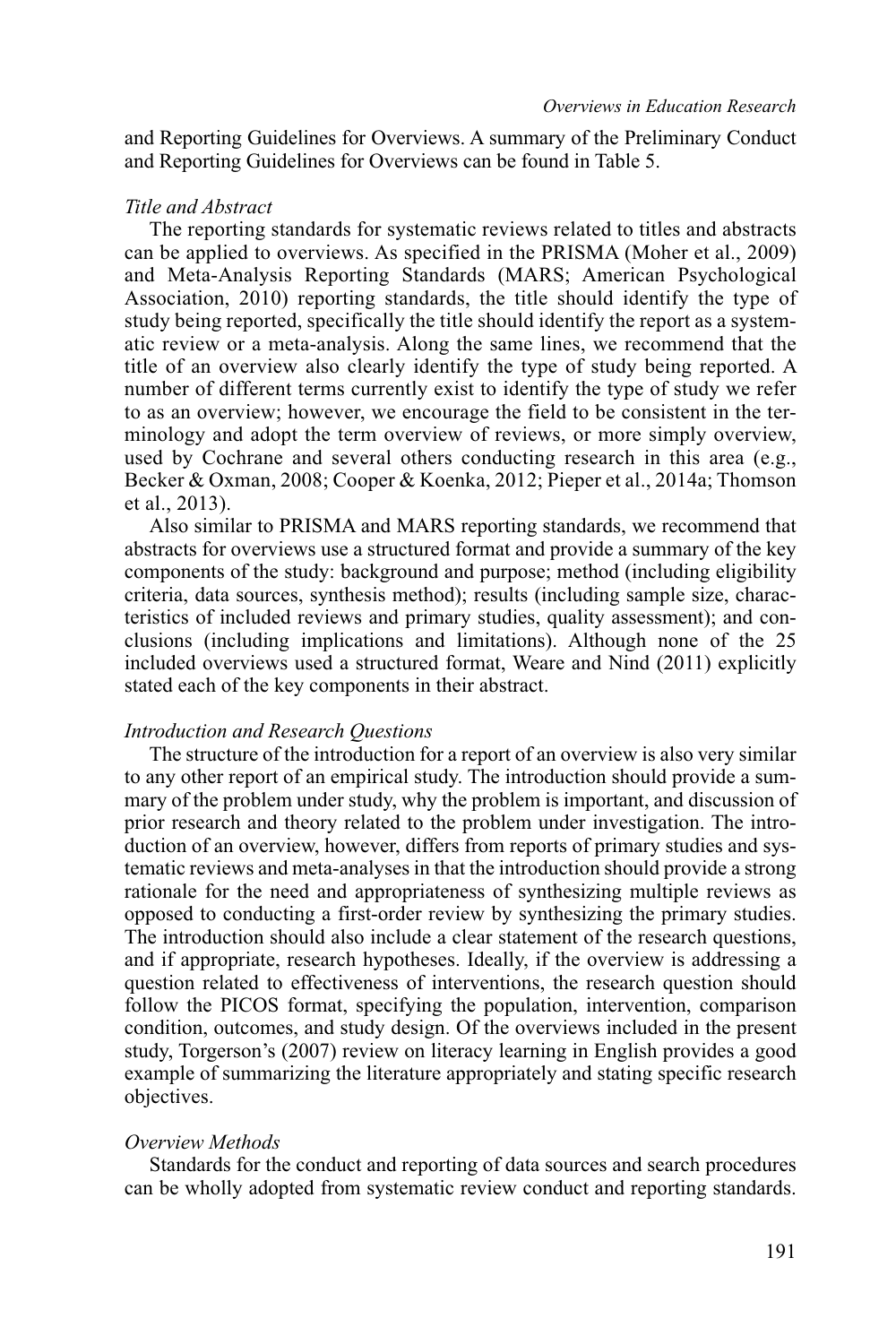| <b>TABLE 5</b>          |                                                                                                                                                                                                                                                                        |                                                                                                                                                                                                         |
|-------------------------|------------------------------------------------------------------------------------------------------------------------------------------------------------------------------------------------------------------------------------------------------------------------|---------------------------------------------------------------------------------------------------------------------------------------------------------------------------------------------------------|
|                         | Preliminary guidelines for the conduct and reporting of overviews                                                                                                                                                                                                      |                                                                                                                                                                                                         |
| Item name               | Conduct standard                                                                                                                                                                                                                                                       | Reporting standard                                                                                                                                                                                      |
| Title                   | $\stackrel{\triangle}{\geq}$                                                                                                                                                                                                                                           | Identify the report as an overview, preferably identifying<br>whether descriptive or quantitative synthesis methods<br>were used.                                                                       |
| Abstract                | $\mathop{\rm NA}\limits^\Delta$                                                                                                                                                                                                                                        | Provide a structured summary of the overview, including<br>procedures, summary of findings, and conclusions,<br>background and purpose, methods and analytic<br>including implications and limitations. |
| Introduction            | $\mathbb{N}\mathbb{A}$                                                                                                                                                                                                                                                 | Provide a clear rationale for the overview, discussion of<br>problem under investigation, and prior research.                                                                                           |
| questions<br>Research   | several purposes of an overview. When applicable, use the<br>Formulate clear research questions appropriate to one of<br>PICOS format to formulate the research questions.                                                                                             | State specific research questions, preferably using the<br>PICOS format when applicable.                                                                                                                |
| Method                  |                                                                                                                                                                                                                                                                        |                                                                                                                                                                                                         |
| Research<br>plan        | Plan the overview in advance, specifying purpose, research<br>questions, and methods for the conduct of the overview.                                                                                                                                                  | Report whether a review protocol exists and provide<br>information about how it can be accessed.                                                                                                        |
| Eligibility<br>criteria | Define in advance the eligibility criteria for the reviews as well<br>and report characteristics. Publication status must not be used<br>as the primary studies included in the reviews using PICOS<br>to exclude otherwise eligible reviews.                          | reviews and any criteria related to primary studies and<br>Clearly report the inclusion and exclusion criteria for<br>provide rationale.                                                                |
| Information<br>sources  | reviews, forward citation searches of included reviews and<br>electronic library databases, gray literature sources, within<br>overviews of a similar topic, reference lists of included<br>Search using multiples sources, including at least two<br>primary studies. | Report all sources searched, search strategies within those<br>sources and the dates searched.                                                                                                          |
| procedures<br>Search    | Develop specific search procedures for each source, preferably<br>with assistance from an information retrieval specialist.                                                                                                                                            | searched in such a way that the search could be repeated.<br>Report in detail all search procedures for each source<br>This can be provided in supplementary material                                   |
|                         |                                                                                                                                                                                                                                                                        | (continued)                                                                                                                                                                                             |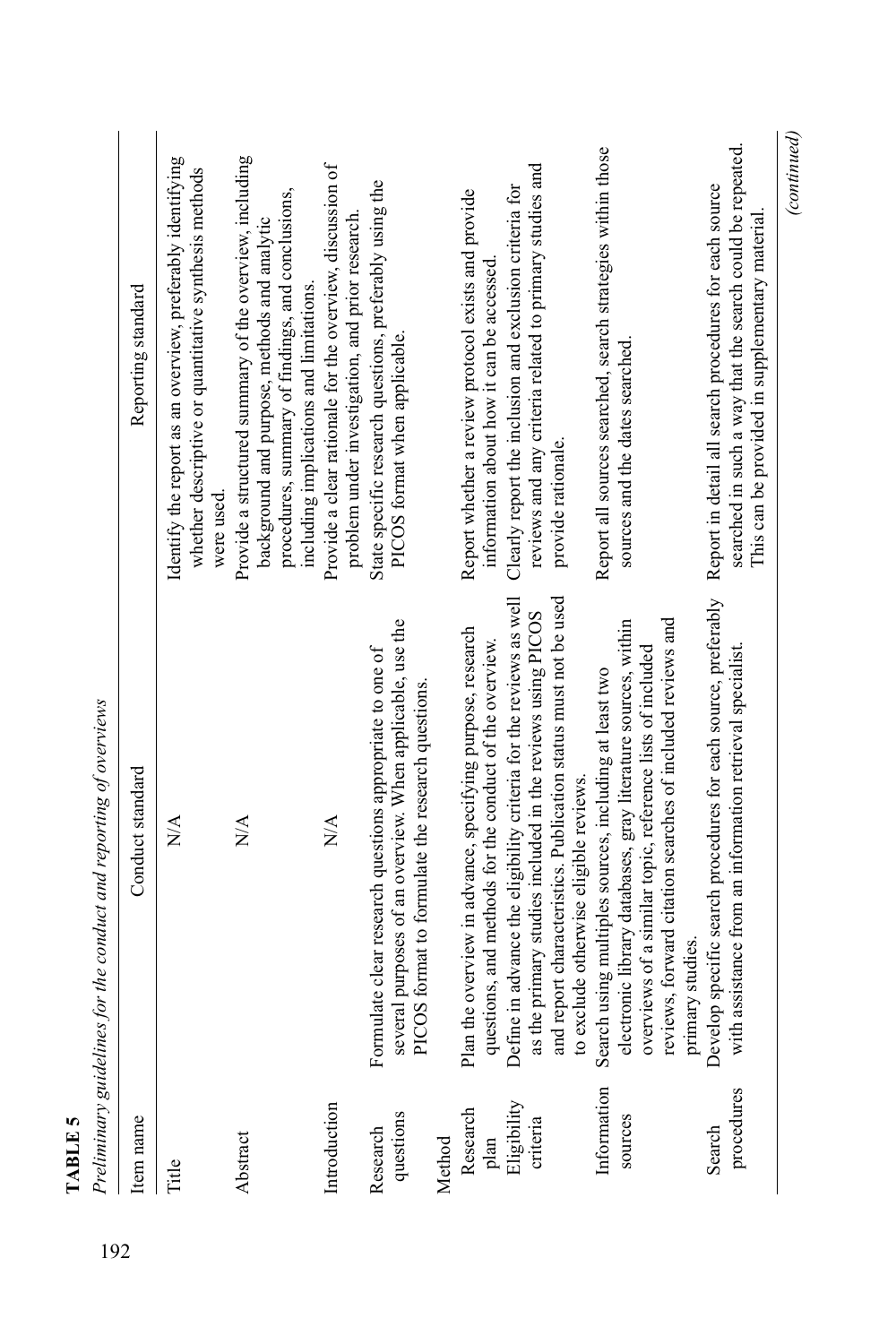| TABLE 5 (continued)         |                                                                                                                                                                                                                                                                                                                                           |                                                                                                                                                                                                                                                                                 |
|-----------------------------|-------------------------------------------------------------------------------------------------------------------------------------------------------------------------------------------------------------------------------------------------------------------------------------------------------------------------------------------|---------------------------------------------------------------------------------------------------------------------------------------------------------------------------------------------------------------------------------------------------------------------------------|
| Item name                   | Conduct standard                                                                                                                                                                                                                                                                                                                          | Reporting standard                                                                                                                                                                                                                                                              |
| selection<br>Study          | Include relevant eligibility criteria related to both reviews and<br>two independent reviewers to screen studies and make final<br>primary studies included in targeted reviews. Use at least<br>eligibility decisions and document process.                                                                                              | and provide a PRIMSA flow chart to identify the results<br>Clearly describe the study selection process at each stage<br>of each stage of the study selection process. Report<br>reasons for exclusion of reviews.                                                              |
| collection<br>Data          | characteristics of reviews and pertinent data related to the<br>using a structured data collection form. Collect data on<br>Use at least two reviewers to extract data from reviews<br>primary studies included in the review.                                                                                                            | pertinent information about the primary studies in a table<br>Describe characteristics of the included reviews and<br>of characteristics of reviews.                                                                                                                            |
| Quality and<br>risk of bias | account the process used by the review authors for assessing<br>Assess the quality and risk of bias of each included review.<br>Also assess quality and risk of bias of included primary<br>studies by conducting a new assessment or taking into<br>quality and risk of bias of primary studies.<br>Assessment of methodological quality | reviews and quality and risk of bias of included studies (as<br>Report results of quality and risk of bias assessment of<br>assessed by review authors or overview authors).                                                                                                    |
| Overlap                     | priori, assess overlap of included reviews (see Pieper et al.,<br>if needed (see Cooper & Koenka, 2012 for several ways to<br>2012, for ways to assess overlap), and handle the overlap<br>Determine strategies for assessing and handling overlap a<br>handle overlap)                                                                   | clearly report how the overlap was handled and what<br>reviews. If methods were used to handle the overlap,<br>citation matrix to report the overlap across included<br>Report results of overlap analysis, minimally using a<br>reviews, if any, were excluded due to overlap. |
| dateness<br>Up-to-          | date. Consider including recent primary studies that were<br>Assess the extent to which the included reviews are up-to-<br>conducted after the included review timeframes.                                                                                                                                                                | Report the up-to-dateness of the reviews included in the<br>overview.                                                                                                                                                                                                           |
|                             |                                                                                                                                                                                                                                                                                                                                           | (continued)                                                                                                                                                                                                                                                                     |

í **Table 5 (continued)**ï p j. Ï É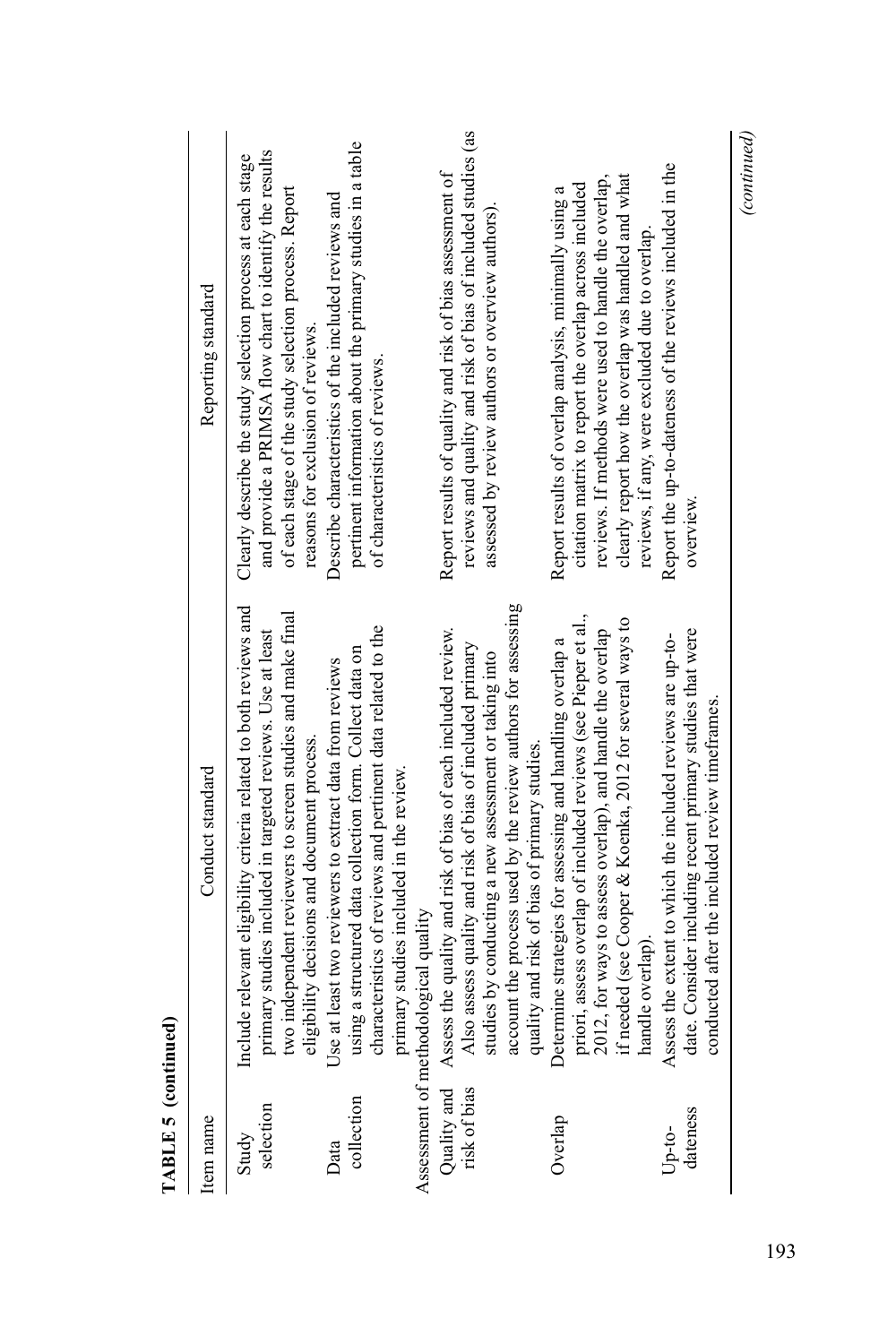| TABLE 5 (continued)                                                                                         |                                                                                                                                                                                                                                                                                                                                                                                                                                                         |                                                                                  |
|-------------------------------------------------------------------------------------------------------------|---------------------------------------------------------------------------------------------------------------------------------------------------------------------------------------------------------------------------------------------------------------------------------------------------------------------------------------------------------------------------------------------------------------------------------------------------------|----------------------------------------------------------------------------------|
| Item name                                                                                                   | Conduct standard                                                                                                                                                                                                                                                                                                                                                                                                                                        | Reporting standard                                                               |
| Discussion and conclusions<br>Synthesizing results<br>Descriptive<br>Quantitative<br>synthesis<br>synthesis | discordance of included reviews (Cooper & Koenka, 2012).<br>We refer to Schmidt and Oh (2013) and DerSimonian and<br>Laird (1986) until further developments are made in the<br>Minimally, examine and describe the agreement and<br>quantitative synthesis of overviews.                                                                                                                                                                               | Provide a detailed reporting of the methods used to<br>synthesize the overviews. |
| Summarize<br>findings<br>the                                                                                | Summarize the findings of the overview, the overall completeness and quality of the evidence, and how the current overview<br>fits into the context of the extant body of research.                                                                                                                                                                                                                                                                     |                                                                                  |
| Conclusions<br>Limitations                                                                                  | limitations at every level. Avoid specific recommendations for practice as factors in addition to the evidence may be<br>Base conclusions on the evidence of the present overview, taking into account the overall quality of the evidence and<br>Consider and discuss limitations and potential biases at the primary study, review, and overview levels.<br>important to practitioners and decision makers. Discuss implications for future research. |                                                                                  |
| (2010).                                                                                                     | Note. These preliminary guidelines were developed using several sources: Becker and Oxman (2008); Campbell Collaboration (2014); Chandler et al. (2013);<br>Cooper and Koenka (2012); Moher et al. (2009); Pieper et al. (2012, 2014a); Pieper, Antoine, Neugebauer, and Eikermann (2014b, 2014c); Thomson et al.                                                                                                                                       |                                                                                  |

# **T**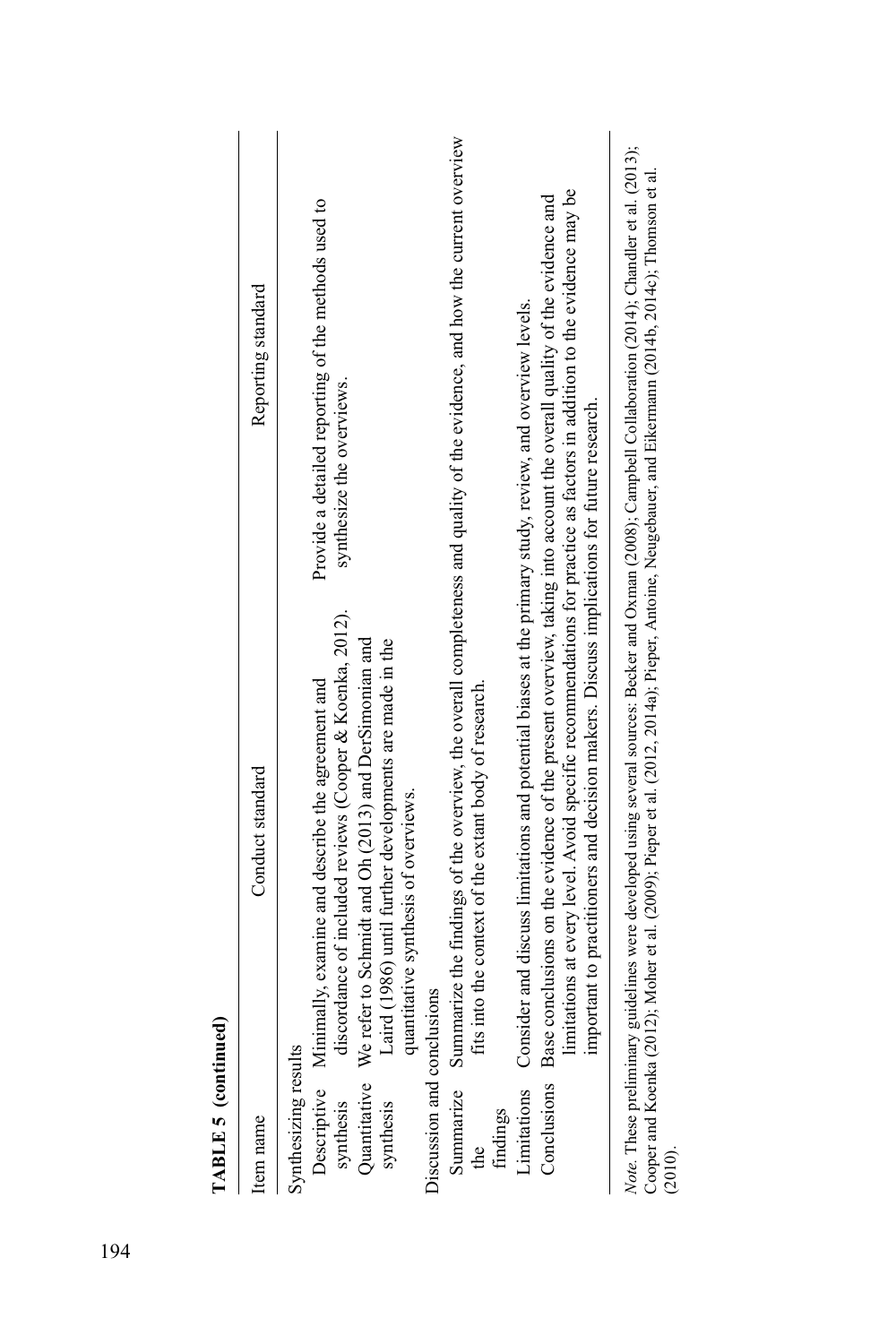#### *Overviews in Education Research*

Additional nuance that overview authors should consider include the need to add information sources and search terms to capture reviews rather than primary studies. Overview authors should also consider contacting both review and primary study authors.

*Search and study selection.* The search for overviews should follow familiar guidelines present in any systematic review report. Major databases should be searched thoroughly and systematically and the authors would do well to track the quantity and type of overviews retrieved from each. Although publication bias may or may not be an issue in terms of a review being published, it is nevertheless important to search the gray literature. A thorough search of Google Scholar is one place to start, but conference abstracts and relevant research firms are also informative. Should the overview author intend to include primary studies in addition to reviews, these searches should be tailored to retrieve both types of studies. Finally, the overview author should consult a librarian or information retrieval specialist when planning the search.

Study selection procedures for overviews are similar to procedures for selecting primary studies for a systematic review. We recommend using at least two independent reviewers at each stage of the selection process, with transparent reporting of these procedures and decisions at each stage of the selection process. It is important when determining eligibility criteria for study selection that overview authors take care to determine study design criteria at the review level as well as the primary study level. Considering the type of review design (limiting to only systematic reviews and how this is defined) or limiting reviews that include only randomized controlled trials or other study designs are examples of review and methodological characteristics that will need to be considered when setting eligibility criteria for an overview. For instance, Diekstra's (2008) overview on school-based social and emotional education programs included in the present study provided a thorough and clear description of the eligibility criteria.

*Data collection.* It is standard practice in a systematic review and meta-analysis to use a predetermined coding document and two independent coders. The recommendation for an overview should follow suit, and the overview author should consider conducting regular meetings with the coders to ensure coder drift does not occur. In terms of specific information collected from the overview, we suggest that overview authors report information collected by the review authors and characteristics of primary studies included in the reviews. The reviews contain crucial information that affects the validity of the overviews. Including low-quality or biased reviews relegates the overview to lower quality and biases the results of the overview. Audiences must be able to ascertain aspects of the population, and in this case, the reviews are the population. Without such information, it will be difficult to discern differences across overviews accurately. Lister-Sharp et al. (1999), for example, carefully articulated the coding and data extraction procedures.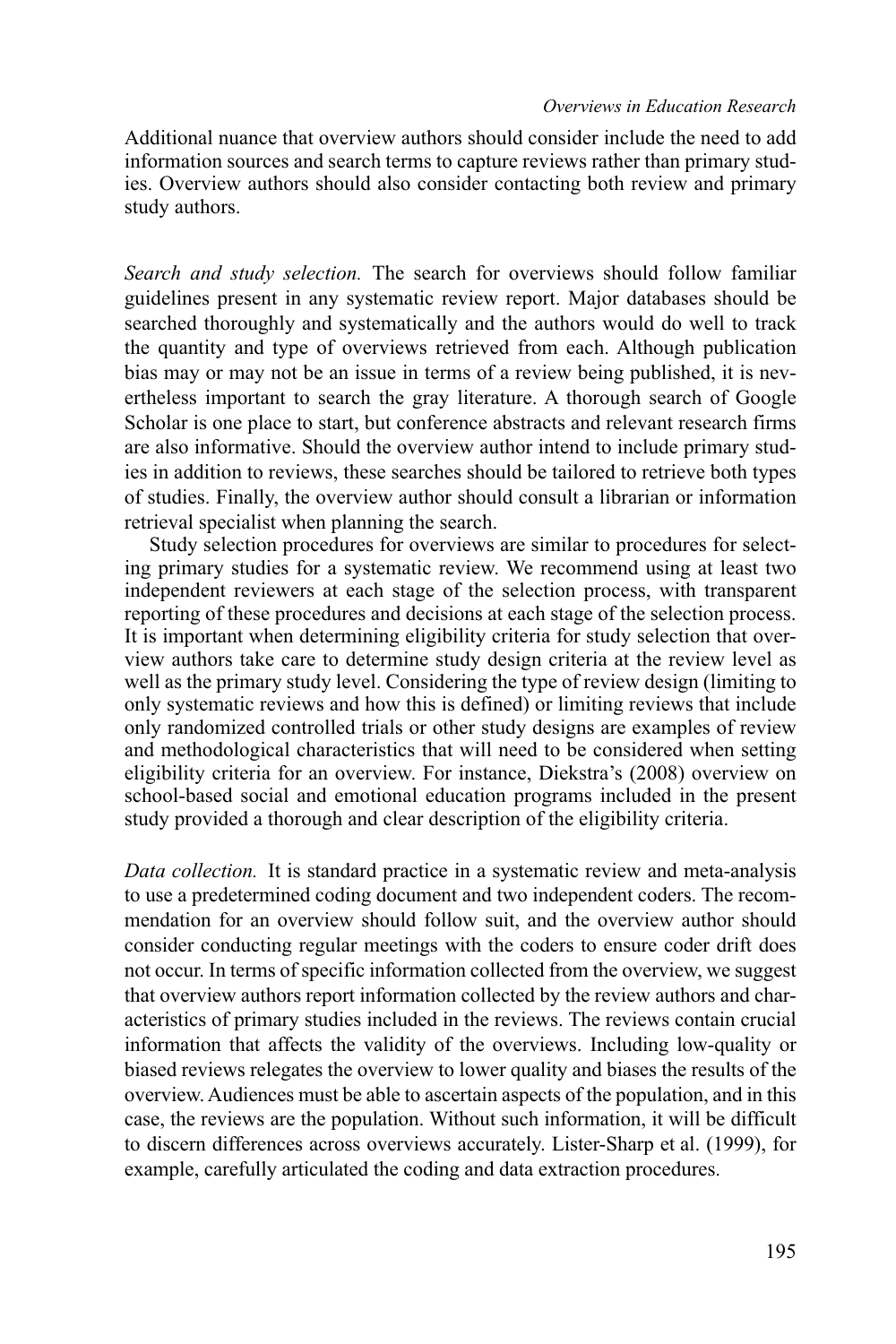# *Assessment of Methodological Quality*

The quality and validity of an overview is dependent on the quality of the included reviews and the primary studies included in those reviews. Thus, it is crucial that overview authors assess the quality of the reviews and the primary studies included in those reviews. This is a much more complex task than that faced by systematic review authors. Overview authors should describe the methods used for assessing the quality of the included reviews and the evidence that is included in those reviews. Several tools are available for assessing methodological quality of reviews (e.g., Assessing the Methodological Quality of Systematic Reviews; Shea et al., 2007) and primary study evidence (e.g., Grading of Recommendation, Assessment, Development, and Evaluation; Guyatt et al., 2008). The newly created Risk of Bias in Systematic Reviews tool is also now available as an option (Whiting et al., 2016). The tool is geared toward medical research, and as such some items may not be appropriate or applicable to education and social science. Another option is to create a tool specific to the topic area using the guidelines proposed in Cooper (2010) or Lipsey and Wilson (2001). Cooper's (2010) text is especially appropriate, and Table 8.1 (p. 222) is an excellent guide. Given the lack of research on quality assessment of systematic reviews, we will not recommend any one tool for evaluating review or primary study quality or risk of bias; however, it is strongly recommended that the overview authors clearly report their method for assessing methodological quality of included reviews and primary studies included in those reviews and provide rationale for the methods they used.

*Overlap.* The degree of overlap is a methodological quality issue that needs to be addressed when conducting an overview. Including several reviews that have a high level of overlap could give disproportionate weight to one or a small number of reviews, and thus could bias the results of the overview and lead to erroneous conclusions. Pieper et al. (2014c) described two ways of assessing overlap that overview authors could consider: calculating the "covered area" or the "corrected covered area" (p. 370). Both of these methods use a citation matrix, with the latter method making some adjustments to reduce the influence of a single large review.

Unfortunately, no clear guidance is available on how to best assess or mitigate overlap; however, it is of utmost importance that overview authors plan to assess and handle overlap a priori and examine and report the level of overlap across included reviews. When authors recognize a high level of overlap and choose to handle overlap in some way, it is important that the authors clearly report the methods used to handle overlap and the results of that approach (e.g., clearly identify overviews excluded due to overlap). From the set of included reviews included in this study, Lipsey and Wilson (1993) considered the overlap of primary studies and attempted to ameliorate the issue.

*Up-to-dateness.* The up-to-dateness of reviews is also important to consider when conducting an overview. Including outdated reviews with older primary studies may not be comparable in terms of relevance or quality of more current reviews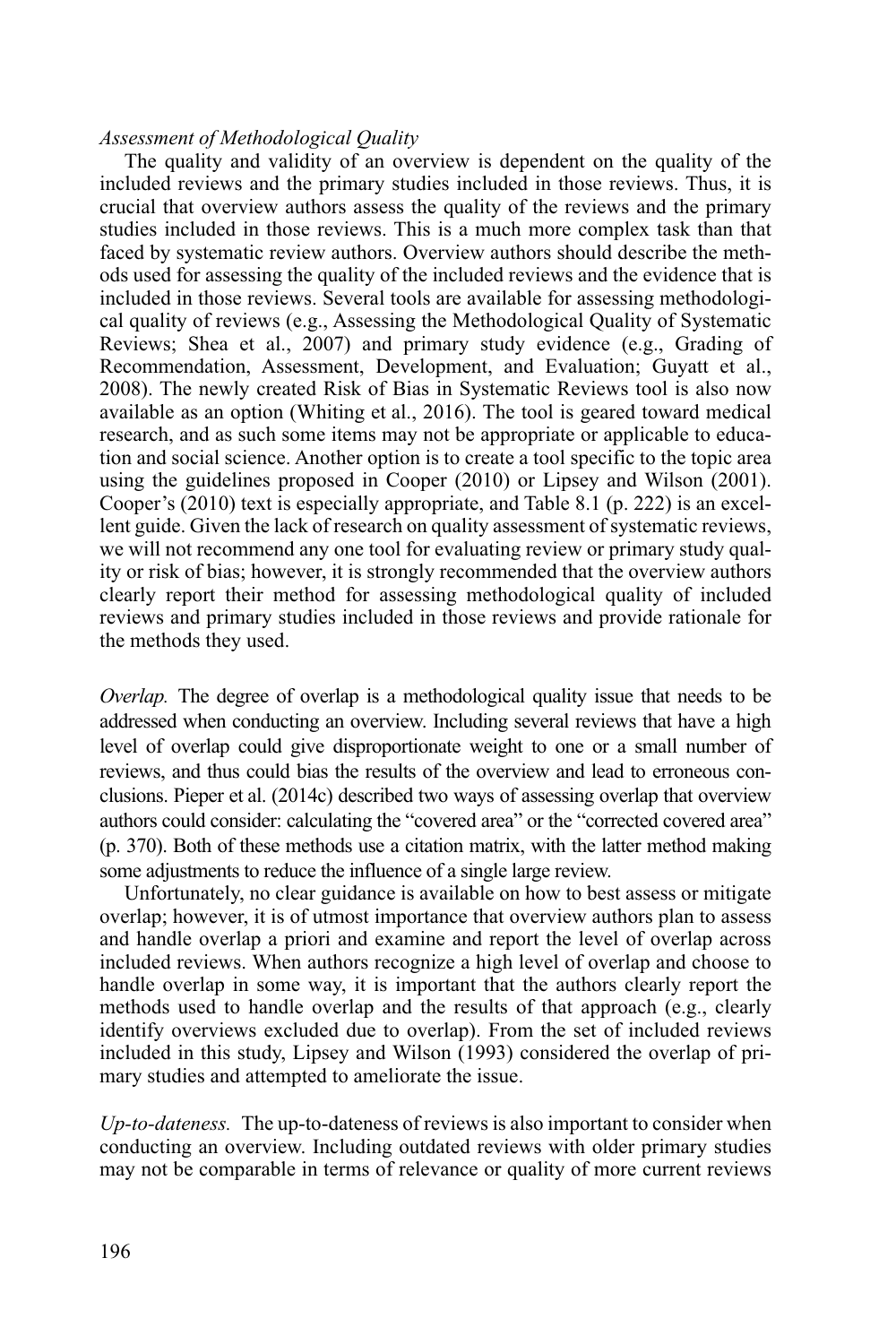and primary studies, and may disregard more recent studies that have not yet been included in a review. Thus, overviews may be out of date and not reflective of the current state of the evidence. Reflective of the recommendations of Pieper et al. (2014c), we recommend that overview authors attend to the up-to-dateness of the overview. Minimally, authors can examine the age of the studies included in the reviews as well as the reviews themselves and report and discuss the upto-dateness of the evidence. Calculating the publication lag is another strategy of assessing up-to-dateness (Pieper et al., 2014c). Furthermore, if authors find gaps in the inclusion of more recent evidence, overview authors are encouraged to search for and include recent primary studies in the overview.

#### *Synthesizing Results of Reviews*

Methods of synthesizing review results offer unique conduct and reporting challenges over synthesizing primary study results because there are more complexities and little guidance for synthesizing reviews. Nevertheless, there are some key advantages to synthesizing reviews, including the potential to make comparisons among interventions examined in different reviews and the opportunity to employ more sophisticated analyses to allow both direct and indirect comparisons (Thomson et al., 2010). Cooper and Koenka (2012) identified three primary approaches to synthesizing evidence from reviews: examining discordance between reviews, performing second-order meta-analysis, or performing a new meta-analysis by including all of the primary studies that were included in the reviews. We argue, however, that the third option, including all of the primary studies included in the reviews, would then be a new review and not an overview, and we will thus not discuss that option here. Unfortunately, techniques for qualitatively or quantitatively synthesizing reviews are in their infancy and must be further developed. For overview authors who are conducting a descriptive synthesis of reviews, we recommend minimally examining and describing the discordance of included reviews as suggested by Cooper and Koenka (2012). We strongly discourage overview authors from using a vote-counting method, where the authors simply identify the number of reviews that found overall positive effects, null effects, and negative effects.

Although methods for quantitatively synthesizing mean effects across reviews are not well developed, overview authors may have good reason to quantitatively synthesize effects across reviews. When possible, we suggest that overview authors consider quantitatively synthesizing review results. Overview authors must consider, however, the statistical implications of combining average effect size estimates across multiple reviews. To date, only Schmidt and Oh (2013) have put forward procedures for quantitatively synthesizing results from meta-analysis using random effects models. Although random-effects meta-analytic models are becoming commonplace, fixed-effect models are still used (Polanin & Pigott, 2014). Synthesizing random-effects results with fixed-effect results should be treated as cautionary and, at a minimum, discussed as a limitation. We prefer that overview authors not combine these two types of effect size estimates and instead contact study authors for the appropriate results. Alternately, an overview author could estimate the random-effects model using effect sizes reported in the reviews. In addition to techniques for quantitatively synthesizing reviews, overview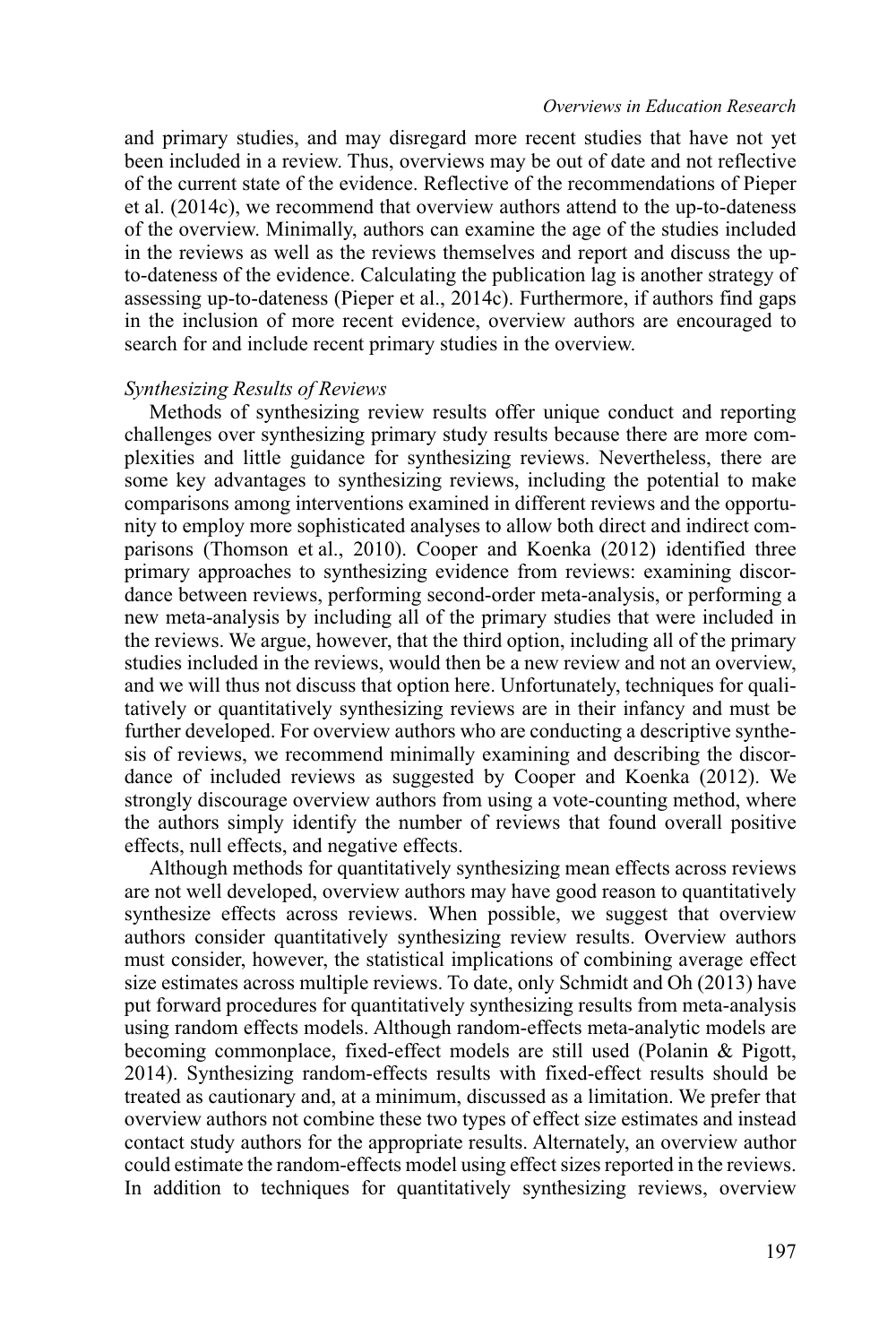authors must consider overlap and take appropriate steps to handle primary study overlap.

#### *Limitations*

Although this study is the first to examine education research overviews and contributes to the sparse empirical research on this developing research synthesis method, the findings of this review must be interpreted in light of the study's limitations. The search process, although comprehensive for the subject matter, was constrained to education-related topics. Fields outside of education may conduct superior overviews or regulate the reporting of overviews. This is unlikely, however, and we hope to investigate overviews in other fields in the future. It is also possible that studies are published in languages other than English. We believe the likelihood that many additional overviews exist in other languages is low, but nevertheless we could have missed a few. Although we did not limit our search to the United States, our search yielded only four overviews published outside of the United States. The overviews, however, no doubt included reviews published outside the United States. An additional limitation is our lack of overview quality rating; however, we did code for a variety of overview methodological characteristics that would likely constitute any measure of overview quality and did use the PRISMA checklist to guide our construction of the coding form.

Finally, we are susceptible to the traditional limitations of systematic reviews. Our work should be critiqued as if it were a systematic review and is only as good as the methods we used to collect and synthesize the studies, although we attempted to use systematic review best practices in conducting and reporting the results. Moreover, we are aware of the level of abstraction that comes from dissecting overviews, which are themselves reviews of reviews. We must be cautious when discussing the direct implications of these types of studies, while understanding that researchers are conducting overviews and need guidance.

# *Conclusion*

The overview offers an exciting, yet challenging method for synthesizing and managing the ever-expanding volume of education research. Overviews provide unique opportunities to answer more broad and different research questions than we can answer using primary research or research synthesis methods. The results of this study, however, revealed significant deficiencies in the reporting, conduct, and synthesis of overviews in education research. Thus, caution must be used in interpreting and using results of extant overviews of education research. This study also supports the need for further development of overview methods and quality assessment tools; it is important that empirical work on the methodology for conducting overviews be undertaken to advance this novel synthesis method and inform best practices.

Although conduct and reporting guidelines for systematic reviews are now commonplace and required to be followed by some journals, there has been little guidance for the conduct and reporting of overviews. Due to the added complexity inherent in the multiple levels of an overview, systematic review guidelines are not adequate, and thus, we have offered Preliminary Guidelines for the Conduct and Reporting of Overviews. We hope that the development of overview methods,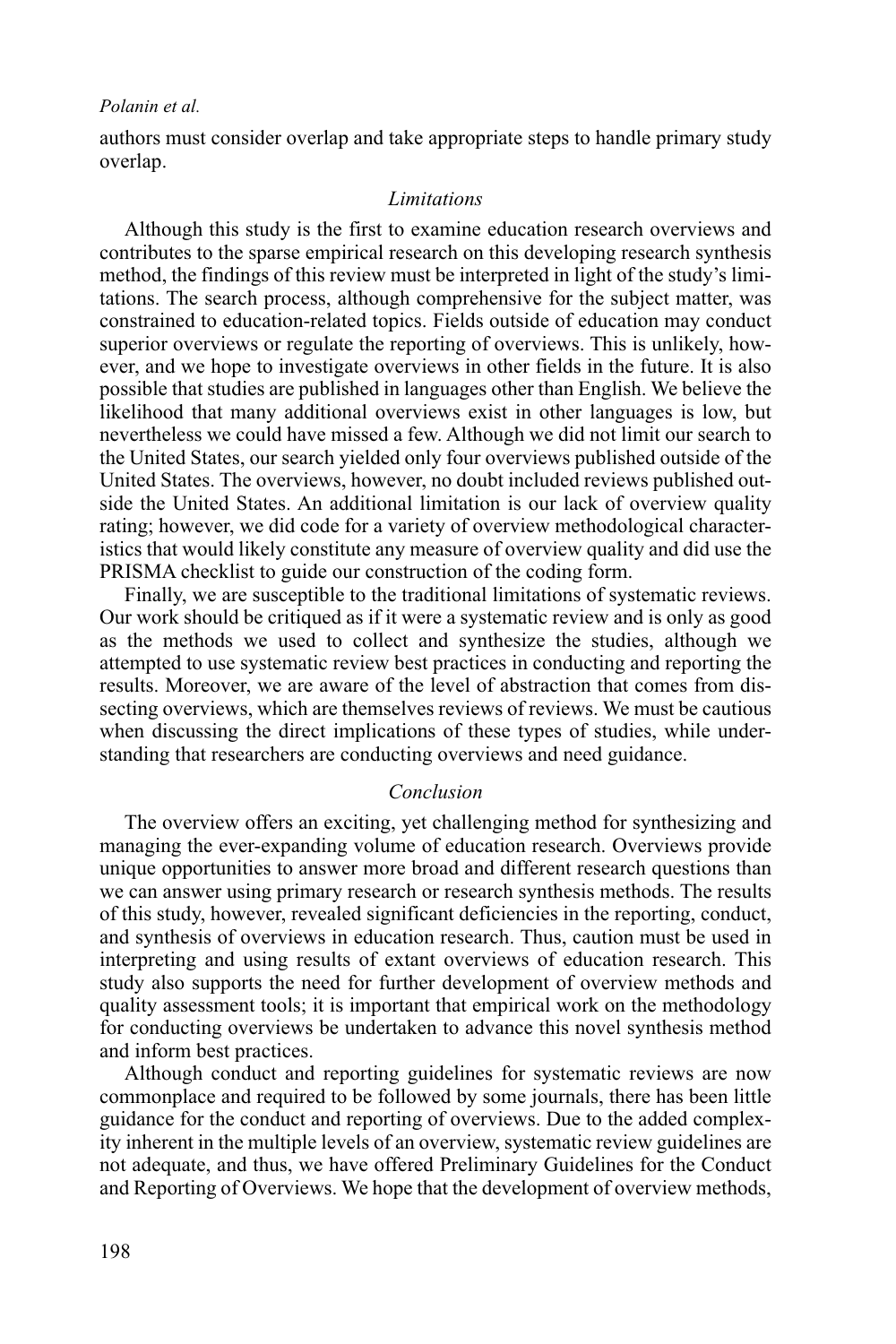particularly methods for quantitatively synthesizing reviews, will follow the rapid progress of systematic review and meta-analytic methods and that these preliminary guidelines are further developed as advances are made. Advancing the science of overview methods will take concerted time and effort, which we believe is necessary given the increase in the use of overview methods and the potential of this method to answer important questions.

# **Note**

Research for the current study was partially supported by an Institute of Education Sciences Postdoctoral Training Fellowship Grant to Vanderbilt University's Peabody Research Institute (R305B100016). Opinions expressed herein do not necessarily reflect the opinions of the Institute of Education Sciences.

#### **References**

*Studies marked with an asterisk were included in the review.*

- American Psychological Association. (2010). *Meta-Analysis Reporting Standards*. Retrieved from [https://www.apa.org/pubs/journals/features/arc-mars-questionnaire.](https://www.apa.org/pubs/journals/features/arc-mars-questionnaire.pdf) [pdf](https://www.apa.org/pubs/journals/features/arc-mars-questionnaire.pdf)
- \*Anderson, R. D. (1983). A consolidation and appraisal of science meta-analyses. *Journal of Research in Science Teaching*, *20*, 497–509. doi:10.1002/tea.3660200511
- Apple, Inc. (2014). Filemaker Pro [computer software]. Santa Clara, CA: Author.
- Bastian, H., Glasziou, P., & Chalmers, I. (2010). Seventy-five trials and eleven systematic reviews a day: How will we ever keep up? *PLoS Medicine*, *7*(9), e1000326. doi:10.1371/journal.pmed.1000326
- Becker, L. A., & Oxman, A. D. (2008). Overviews of reviews. In J. P. T. Higgins & S. Green (Eds.), *Cochrane handbook for systematic reviews of interventions: Cochrane book series*. Chichester, England: John Wiley.
- \*Browne, G., Gafni, A., Roberts, J., Byrne, C., & Majumdar, B. (2004). Effective/ efficient mental health programs for school-age children: A synthesis of reviews. *Social Science & Medicine*, *58*, 1367–1384. doi:10.1016/S0277-9536(03)00332-0
- Campbell Collaboration. (2014). Campbell collaboration systematic reviews: Policies and guidelines. *Campbell Systematic Reviews: Supplement 1*. doi:10.4073/ csrs.2014.1
- Chandler, J., Churchill, R., Higgins, J., Lasserson, T., & Tovey, D. (2013). *Methodological standards for the conduct of new Cochrane Intervention Reviews*. Retrieved from [http://editorial-unit.cochrane.org/sites/editorial-unit.cochrane.org/](http://editorial-unit.cochrane.org/sites/editorial-unit.cochrane.org/files/uploads/MECIR_conduct_standards%202.2%2017122012_0.pdf) [files/uploads/MECIR\\_conduct\\_standards%202.2%2017122012\\_0.pdf](http://editorial-unit.cochrane.org/sites/editorial-unit.cochrane.org/files/uploads/MECIR_conduct_standards%202.2%2017122012_0.pdf)
- \*Cobb, B., Lehmann, J., Newman-Gonchar, R., & Alwell, M. (2009). Self-determination for students with disabilities: A narrative metasynthesis. *Career Development for Exceptional Individuals*, *32*, 108–114. doi:10.1177/0885728809336654
- Combs, J. G., Ketchen, D. J., Jr., Crook, T. R., & Roth, P. L. (2011). Assessing cumulative evidence within "macro" research: Why meta-analysis should be preferred over vote counting. *Journal of Management Studies*, *48*, 178–197. doi:10.1111/j.1467-6486.2009.00899.x
- \*Cook, C. R., Gresham, F. M., Kern, L., Barreras, R. B., Thornton, S., & Crews, S. D. (2008). Social skills training for secondary students with emotional and/or behavioral disorders: A review and analysis of the meta-analytic literature. *Journal of Emotional and Behavioral Disorders*, *16*, 131–144. doi:10.1177/1063426608314541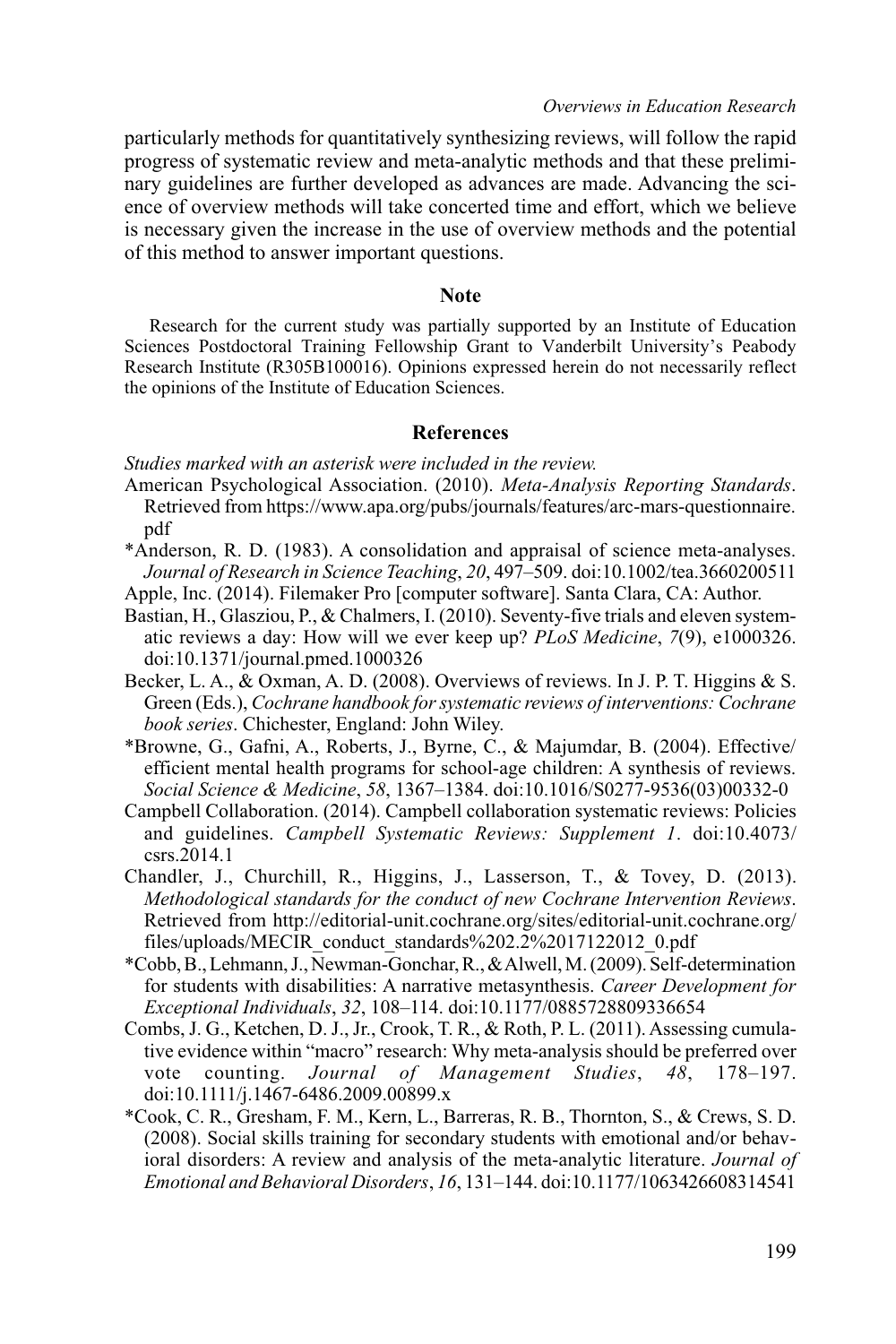- Cooper, H. (2010). *Research synthesis and meta-analysis* (4th ed.). Thousand Oaks, CA: Sage.
- Cooper, H., Hedges, L. V., & Valentine, J. C. (Eds.). (2009). *The handbook of research synthesis and meta-analysis*. Russell Sage Foundation.
- Cooper, H., & Koenka, A. C. (2012). The overview of reviews: Unique challenges and opportunities when research syntheses are the principal elements of new integrative scholarship. *American Psychologist*, *67*, 446–462. doi:10.1037/ a0027119
- DerSimonian, R., & Laird, N. (1986). Meta-analysis in clinical trials. *Controlled Clinical Trials*, *7*, 177–188. doi:10.1016/0197-2456(86)90046-2
- \*Diekstra, R. F. (2008). Effectiveness of school-based social and emotional education programmes worldwide. In C. Clouder, B. Dahlin, & R. F. Diekstra (Eds.), *Social and emotional education: An international analysis* (pp. 255–312). Santender, Spain: Fundación Marcelino Botin.
- \*Forness, S. R. (2001). Special education and related services: What have we learned from meta-analysis? *Exceptionality*, *9*, 185–197. doi:10.1207/S15327035EX0904\_3
- \*Fraser, B. J., Walberg, H. J., Welch, W. W., & Hattie, J. A. (1987a). Contextual and transactional influences on science outcomes. *International Journal of Education Research*, *11*, 165–186.
- \*Fraser, B. J., Walberg, H. J., Welch, W. W., & Hattie, J. A. (1987b). Identifying the salient facets of a model of student learning: A synthesis of meta analyses. *International Journal of Educational Research*, *11*, 187–212.
- \*Fraser, B. J., Walberg, H. J., Welch, W. W., & Hattie, J. A. (1987c). Syntheses of research on factors influencing learning. *International Journal of Education Research*, *11*, 155–164.
- Gough, D., Oliver, S., & Thomas, J. (2012). *An introduction to systematic reviews* (1st ed.). London, England: Sage.
- \*Green, J., Howes, F., Waters, E., Maher, E., & Oberklaid, F. (2005). Promoting the social and emotional health of primary school-aged children: Reviewing the evidence base for school-based interventions. *International Journal of Mental Health Promotion*, *7*, 30–36. doi:10.1080/14623730.2005.9721872
- \*Gresham, F. M. (1998). Social skills training: Should we raze, remodel, or rebuild? *Behavioral Disorders*, *24*, 19–25.
- \*Guthrie, J. T., Seifert, M., & Mosberg, L. (1983). Research synthesis in reading: Topics, audiences, and citation rates. *Reading Research Quarterly*, *19*, 16–27. doi:10.2307/747334
- Guyatt, G. H., Oxman, A. D., Vist, G. E., Kunz, R., Falck-Ytter, Y., Alonso-Coello, P., & Schünemann, H. J. (2008). GRADE: An emerging consensus on rating quality of evidence and strength of recommendations. *BMJ*, *336*, 924 - 926. doi: 10.1136/ bmj.39489.470347.AD
- Hartling, L., Chisholm, A., Thomson, D., & Dryden, D. M. (2012). A descriptive analysis of overviews of reviews published between 2000 and 2011. *PLoS One*, *7*(11), e49667. doi:10.1371/journal.pone.0049667
- \*Hattie, J. (1992). Measuring the effects of schooling. *Australian Journal of Education*, *36*(1), 5–13.
- \*Hattie, J. (2009). *Visible learning: A synthesis of over 800 meta-analyses relating to achievement*. Oxon, England: Routledge.
- Higgins, J. P., & Green, S. (Eds.). (2008). *Cochrane handbook for systematic reviews of interventions: Cochrane book series*. Chichester, England: John Wiley.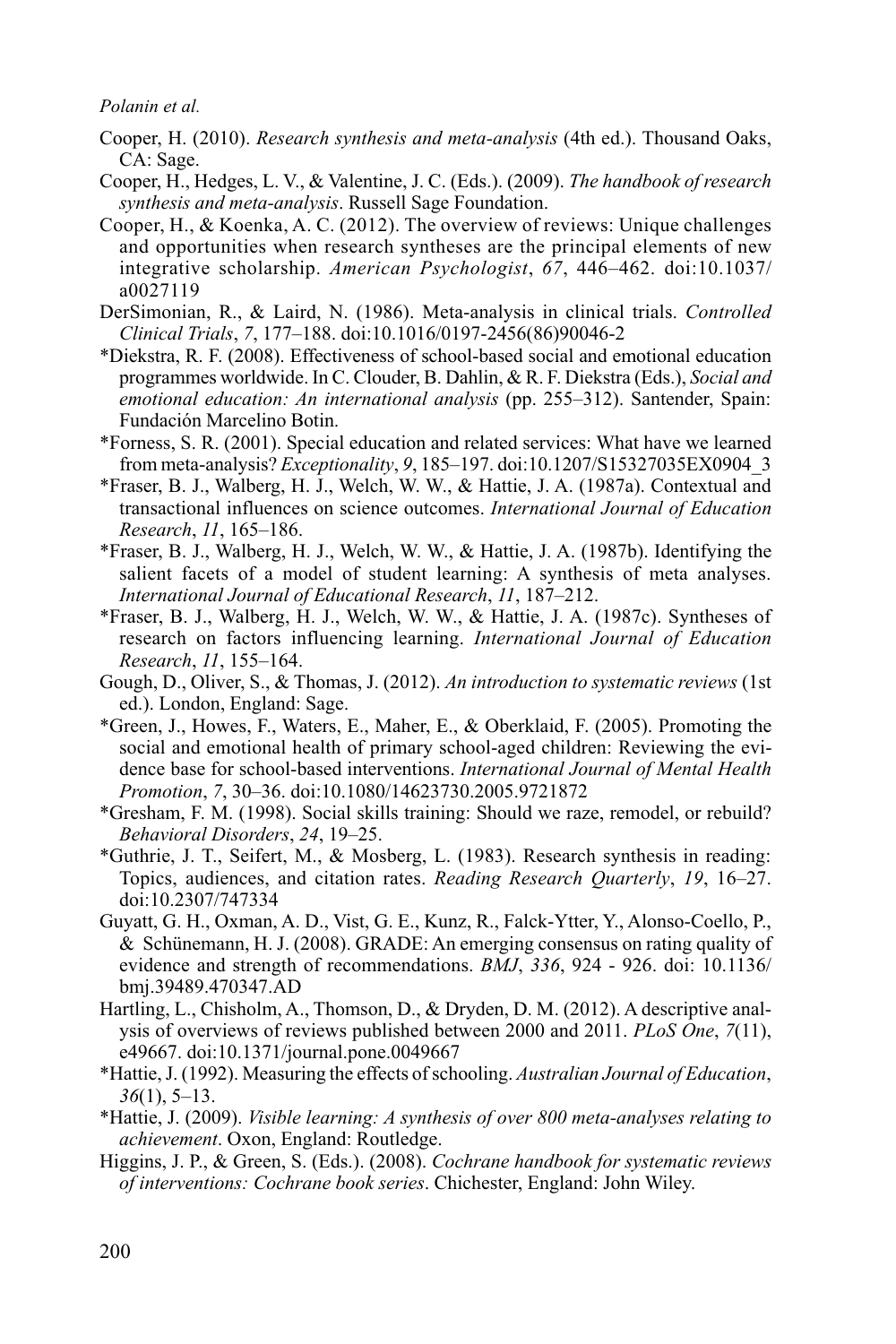- \*Higgins, S., Xiao, Z., & Katsipataki, M. (2012). *The impact of digital technology on learning: A summary for the education endowment foundation*. Retrieved from [http://educationendowmentfoundation.org.uk/uploads/pdf/The\\_Impact\\_](http://educationendowmentfoundation.org.uk/uploads/pdf/The_Impact_of_Digital_Technology_on_Learning_-_Executive_Summary_%282012%29.pdf) of Digital Technology on Learning - Executive Summary %282012%29. [pdf](http://educationendowmentfoundation.org.uk/uploads/pdf/The_Impact_of_Digital_Technology_on_Learning_-_Executive_Summary_%282012%29.pdf)
- Ioannidis, J. P. A. (2009). Integration of evidence from multiple meta-analyses: A primer on umbrella reviews, treatment networks and multiple treatments meta-analyses. *Canadian Medical Association Journal*, *181*, 488–493. doi:10.1503/cmaj.081086
- Kazrin, A., Durac, J., & Agteros, T. (1979). Meta-meta analysis: A new method for evaluating therapy outcome. *Behaviour Research and Therapy*, *17*, 397–399. doi:10.1016/0005-7967(79)90011-1
- \*Kulik, J. A., & Kulik, C. L. C. (1989). The concept of meta-analysis. *International Journal of Educational Research*, *13*, 227–340. doi:10.1016/0883-0355(89)90052-9
- Li, L., Tian, J., Tian, H., Sun, R., Liu, Y., & Yang, K. (2012). Quality and transparency of overviews of systematic reviews. *Journal of Evidence-Based Medicine*, *5*(3), 166-173.
- \*Lipsey, M. W., & Wilson, D. B. (1993). The efficacy of psychological, educational, and behavioral treatment: Confirmation from meta-analysis. *American Psychologist*, *48*, 1181–1209. doi:10.1037//0003-066X.48.12.1181
- Lipsey, M. W., & Wilson, D. B. (2001). *Practical meta-analysis* (2nd ed.). Thousand Oaks, CA: Sage.
- \*Lister-Sharp, D., Chapman, S., Stewart-Brown, S., & Sowden, A. (1999). Health promoting schools and health promotion in schools: Two systematic reviews. *Health Technology Assessment*, *3*, 1–207.
- \*Lloyd, J. W., Forness, S. R., & Kavale, K. A. (1998). Some methods are more effective than others. *Intervention in School and Clinic*, *33*, 195–200. doi:10.1177/105345129803300401
- \*Maag, J. W. (2006). Social skills training for students with emotional and behavioral disorders: A review of reviews. *Behavioral Disorders*, *32*, 4–17.
- Merrell, K. W., Gueldner, B. A., Ross, S. W., & Isava, D. M. (2008). How effective are school bullying intervention programs? A meta-analysis of intervention research. *School Psychology Quarterly*, *23*, 26–42. doi:10.1037/1045-3830.23.1.26
- Moher, D., Liberati, A., Tetzlaff, J., & Altman, D. G. (2009). Preferred reporting items for systematic reviews and meta-analyses: The PRISMA statement. *PLoS Med*, *6*(6), e1000097. doi:10.1371/journal.pmed1000097
- Pieper, D., Antoine, S. L., Morfeld, J. C., Mathes, T., & Eikermann, M. (2014a). Methodological approaches in conducting overviews: Current state in HTA agencies. *Research Synthesis Methods*, *5*, 187–199. doi:10.1002/jrsm.1107
- Pieper, D., Antoine, S. L., Neugebauer, E. A., & Eikermann, M. (2014b). Systematic review finds overlapping reviews were not mentioned in every other review. *Journal of Clinical Epidemiology*, *67*, 368–375. doi:10.1016/j.jclinepi.2013.11.007
- Pieper, D., Antoine, S. L., Neugebauer, E. A., & Eikermann, M. (2014c). Up-todateness of reviews is often neglected in overviews: A systematic review. *Journal of Clinical Epidemiology*, *67*, 1302–1308. doi:10.1016/j.jclinepi.2014.08.008
- Pieper, D., Buechter, R., Jerinic, P., & Eikermann, M. (2012). Overviews of reviews often have limited rigor: A systematic review. *Journal of Clinical Epidemiology*, *65*, 1267–1273. doi:10.1016/j.jclinepi.2012.06.015
- Pigott, T. D. (2012). *Advances in meta-analysis*. New York, NY: Springer.
- Polanin, J. R., & Pigott, T. D. (2014). The use of meta-analytic statistical significance testing. *Research Synthesis Methods*, *6*, 63–73. doi:10.1002/jrsm.1124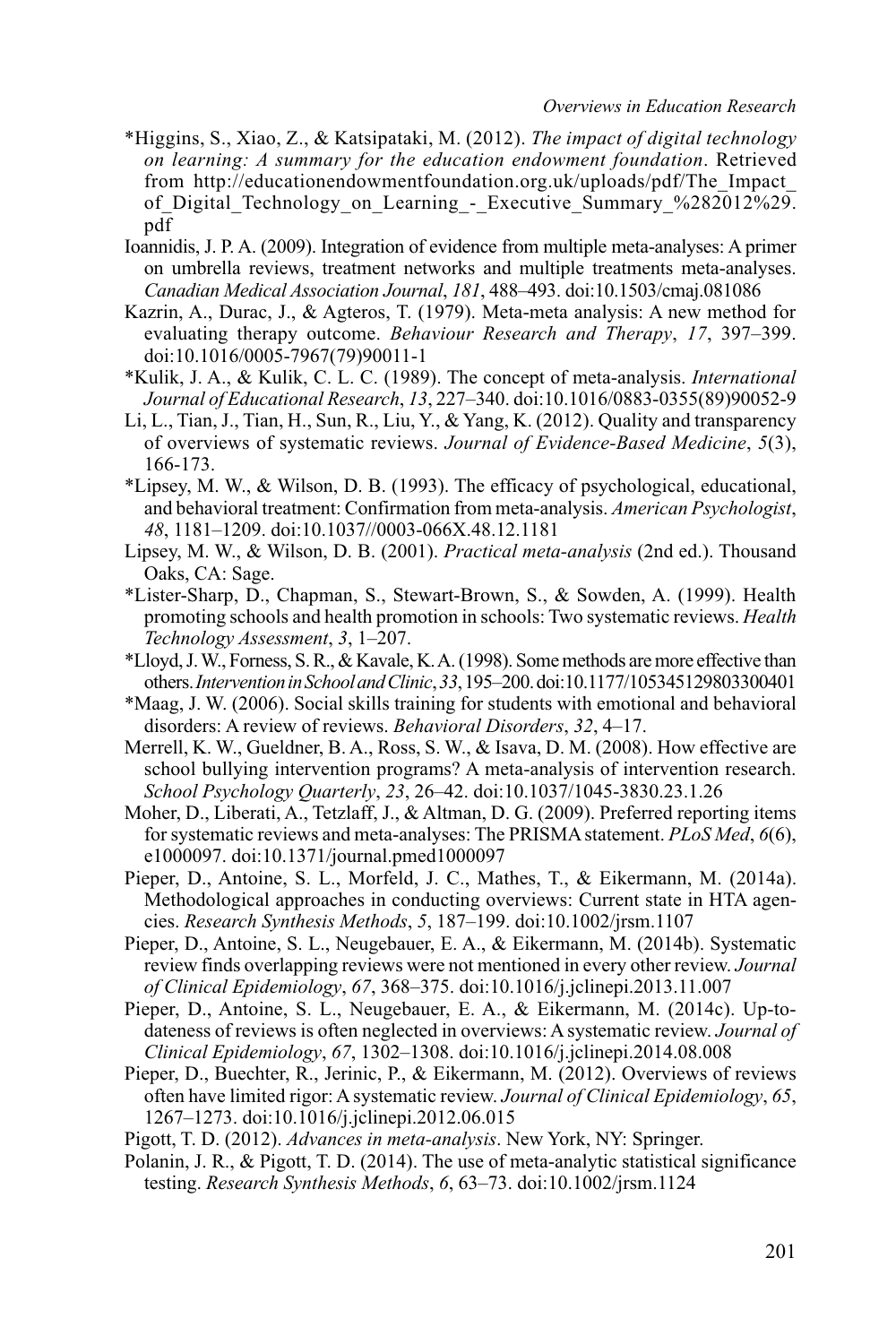- R Core Team. (2015). R: A language and environment for statistical computing (Version 3.2.3) [Software]. Available from: <https://www.r-project.org/>
- Schmidt, F. L., & Oh, I. S. (2013). Methods for second order meta-analysis and illustrative applications. *Organizational Behavior and Human Decision Processes*, *121*, 204–218. doi:10.1016/j.obhdp.2013.03.002
- Shadish, W. R., & Lecy, J. D. (2015). The meta-analytic big bang. *Research Synthesis Methods*. Advanced online publication. doi:10.1002/jrsm.1132
- Shea, B. J., Grimshaw, J. M., Wells, G. A., Boers, M., Andersson, N., Hamel, C., ... Bouter, L. M. (2007). Development of AMSTAR: a measurement tool to assess the methodological quality of systematic reviews. *BMC Medical Research Methodology*, *7*, 10. doi:10.1186/1471-2288-7-10
- \*Sipe, T. A., & Curlette, W. L. (1997). A meta-synthesis of factors related to educational achievement: A methodological approach to summarizing and synthesizing meta-analyses. *International Journal of Educational Research*, *25*, 583–698.
- Smith, V., Devane, D., Begley, C. M., & Clarke, M. (2011). Methodology in conducting a systematic review of systematic reviews of healthcare interventions. *BMC Medical Research Methodology*, *11*, 15. doi:10.1186/1471-2288-11-15
- \*Tamim, R. M., Bernard, R. M., Borokhovski, E., Abrami, P. C., & Schmid, R. F. (2011). What forty years of research says about the impact of technology on learning: A second-order meta-analysis and validation study. *Review of Educational Research*, *81*, 4–28. doi:10.3102/0034654310393361
- \*Tennant, R., Goens, C., Barlow, J., Day, C., & Stewart-Brown, S. (2007). A systematic review of reviews of interventions to promote mental health and prevent mental health problems in children and young people. *Journal of Public Mental Health*, *6*, 25–32. doi:10.1108/17465729200700005
- Thomson, D., Foisy, M., Oleszczuk, M., Wingert, A., Chisholm, A., & Hartling, L. (2013). Overview of reviews in child health: Evidence synthesis and the knowledge base for a specific population. *Evidence-Based Child Health: A Cochrane Review Journal*, *8*, 3–10. doi:10.1002/ebch.1897
- Thomson, D., Russell, K., Becker, L., Klassen, T., & Hartling, L. (2010). The evolution of a new publication type: Steps and challenges of producing overviews of reviews. *Research Synthesis Methods*, *1*, 198–211. doi:10.1002/jrsm.30
- \*Torgerson, C. J. (2007). The quality of systematic reviews of effectiveness in literacy learning in English: A "tertiary" review. *Journal of Research in Reading*, *30*, 287–315. doi:10.1111/j.1467-9817.2006.00318.x
- Ttofi, M. M., & Farrington, D. P. (2011). Effectiveness of school-based programs to reduce bullying: A systematic and meta-analytic review. *Journal of Experimental Criminology*, *7*, 27–56. doi:10.1007/s11292-010-9109-1
- Valentine, J. C., & Cooper, H. (2008). A systematic and transparent approach for assessing the methodological quality of intervention effectiveness research: The study design and implementation assessment device (Study DIAD). *Psychological Methods*, *13*, 130–149. doi:10.1037/10889X.13.2.130
- \*Wang, M. C., Haertel, G. D., & Walberg, H. J. (1993). Toward a knowledge base for school learning. *Review of Educational Research*, *63*, 249–294. doi:10.3102/00346543063003249
- \*Weare, K., & Nind, M. (2011). Mental health promotion and problem prevention in schools: What does the evidence say? *Health Promotion International*, *26*, 29–69. doi:10.1093/heapro/dar075